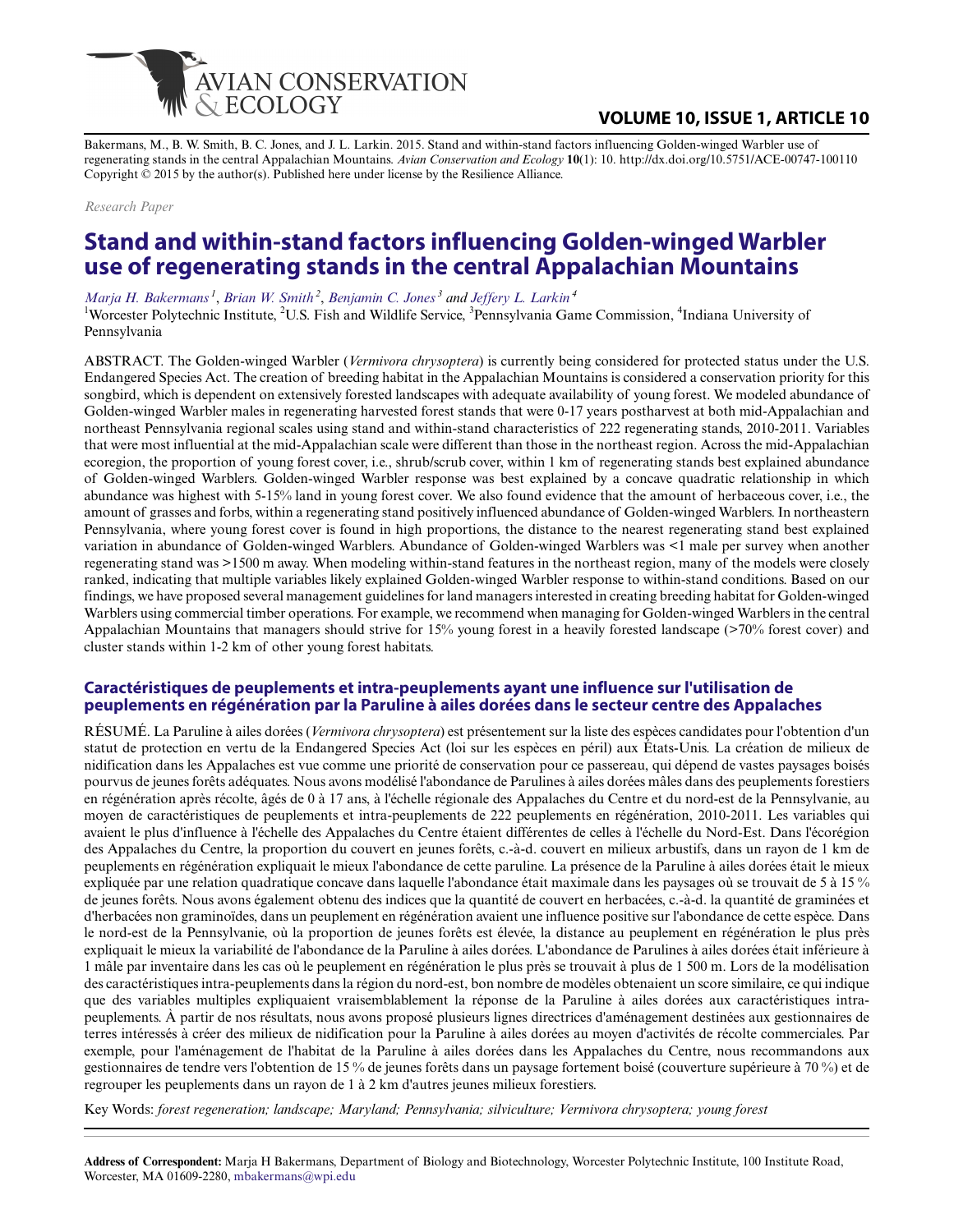# **INTRODUCTION**

The Golden-winged Warbler (*Vermivora chrysoptera*) is a migratory songbird that nests in deciduous young forests, shrublands, and woody wetlands of eastern North America (Confer et al. 2011). Young forests have a diverse vegetation structure and composition that contains a mix of grasses, forbs, shrubs, saplings, and scattered trees, and in regenerating forests, this period lasts for approximately 15-20 years postharvest (Thompson and DeGraaf 2001). The once contiguous breeding distribution of this species now consists of 2 disjunct subpopulations: Appalachian and Great Lakes populations (Roth et al. 2012). Golden-winged Warbler populations in the Appalachian Mountains have exhibited considerable range contraction (Confer et al. 2011) and precipitous annual population declines of 8.5% per year since the initiation of Breeding Bird Surveys in 1966 (Sauer et al. 2014). Although loss of breeding habitat is thought to be a key limiting factor for this imperiled species, competition and hybridization with a close relative, the Blue-winged Warbler (*Vermivora cyanoptera*), which may overlap in breeding habitat, is also a threat (Buehler et al. 2007, Vallender et al. 2009, Confer et al. 2011). As such, the development of management prescriptions that create or maintain Golden-winged Warbler breeding habitat in areas devoid of Blue-winged Warblers is a conservation priority (Buehler et al. 2007, Patton et al. 2010).

The amount of young forest, shrublands, and forested wetlands used by the Golden-winged Warbler and other species associated with these communities is no longer available to the extent needed for long-term population viability (Buffum et al. 2011). Historically, young forests and shrublands were created from natural disturbance regimes, such as wind, fire, insect outbreaks, and beaver (*Castor canadensis*) activity (Lorimer and Frelich 1994, Litvaitis et al. 1999, Brawn et al. 2001). From the 1860s to 1940s, a large amount of young forest was made available through succession on abandoned farmland and regeneration from timber harvesting (Masek et al. 2011). However, forest maturation, the suppression and alteration of some natural disturbances, and reduction in the amount of abandoned farmland has resulted in a shortage of young forest across the Appalachians (Smith 2007). Klaus and Buehler (2001) predicted that forest succession in the absence of forest harvesting methods, e.g., overstory removal, at suitable elevations and forest types would soon eliminate Goldenwinged Warbler habitat in their southern Appalachian study sites.

Although natural disturbances and human-generated shrublands, i.e., utility rights-of-way, will create some breeding habitat, forest harvesting methods within the Appalachian Mountains' 55 million ha of forest cover (Smith et al. 2009) will be needed to sustain Golden-winged Warbler populations. Forest harvesting methods provide a practical approach to increasing the amount of young forests to complement natural disturbance regimes (Litvaitis 2003). In fact, harvesting of forests is the largest mechanism to creating young forest in the eastern United States (Masek et al. 2013). Thus, with the resurgence of forest harvesting in the central Appalachian Mountains (Smith 2007), there is a real opportunity to develop regional forest management guidelines that consider Golden-winged Warbler breeding ecology.

The habitat selection process by organisms, especially migratory birds, occurs on multiple spatial scales, starting at large, e.g.,

landscape, scales followed by selections at smaller, e.g., stand or territory, scales (Johnson 1980, Hutto 1985, Jones 2001). Indeed, in areas of limited habitat, landscape characteristics may constrain habitat selection processes at smaller spatial scales (Bakermans and Rodewald 2006). For example, the landscape matrix and amount of available habitat can influence diversity and abundance of breeding birds in forest stands (Robbins et al. 1989, Hagan et al. 1997, Rodewald and Yahner 2001). Because Golden-winged Warblers respond to features across multiple spatial scales (Thogmartin 2010), management efforts will need to explicitly consider a variety of attributes to effectively stabilize the population and ultimately reverse declines.

Although the Appalachian Mountains population of Goldenwinged Warblers is estimated to represent only approximately 5% of the global population, there are reasons for conserving this population (Roth et al. 2012). For example, the Appalachian population has experienced the northward expansion of, and hybridization with, Blue-winged Warblers (Buehler et al. 2007). Consequently, remaining Golden-winged Warbler population strongholds have been able to coexist in areas with Blue-winged Warblers through the segregation of species by habitat (Confer et al. 1998, 2010), elevation (Buehler et al. 2007), or percent forest cover in the landscape (Thogmartin 2010). In continued efforts to improve conservation of Golden-winged Warblers, our research sought to develop management recommendations for natural resource practitioners interested in creating breeding habitat for Golden-winged Warblers through forest harvesting methods in the central Appalachian Mountains. Our objectives were to study habitat use of Golden-winged Warblers across a range of regenerating harvested forest stands, hereafter referred to as regenerating stands, so that we could model bird–habitat relationships to inform management guidelines. Specifically, we (1) quantified and compared characteristics across a range of regenerating stands among regions and where Golden-winged Warblers were and were not detected and (2) used stand and within-stand variables to model male Golden-winged Warbler apparent abundance in regenerating stands at both mid-Appalachian and northeast Pennsylvania regional spatial scales.

## **METHODS**

## **Study area**

We focused our survey efforts in areas of known concentrations of breeding Golden-winged Warblers in Pennsylvania and western Maryland based on results from the first and second Maryland and Pennsylvania breeding bird atlases (Brauning 1992, Robbins 1996, Ellison 2010, Wilson et al. 2012). This study area falls in the mid–Appalachian Mountains ecoregion and within the conservation focal areas identified in the Goldenwinged Warbler conservation plan (Roth et al. 2012; see Fig. 1). Current population estimates for Golden-winged Warblers in Pennsylvania and Maryland range from 5000 to 7600 singing males, the second highest population in the Appalachians (Ellison 2010, Larkin and Bakermans 2012, Partners in Flight Science Committee 2013). Pennsylvania and Maryland are unique in that >2.3 million ha of public and privately owned forestland exists within the portions of these states, which have been identified as Golden-winged Warbler conservation focal areas. Additionally, both states have government agencies, e.g., Pennsylvania Game Commission and Bureau of Forestry and Maryland Department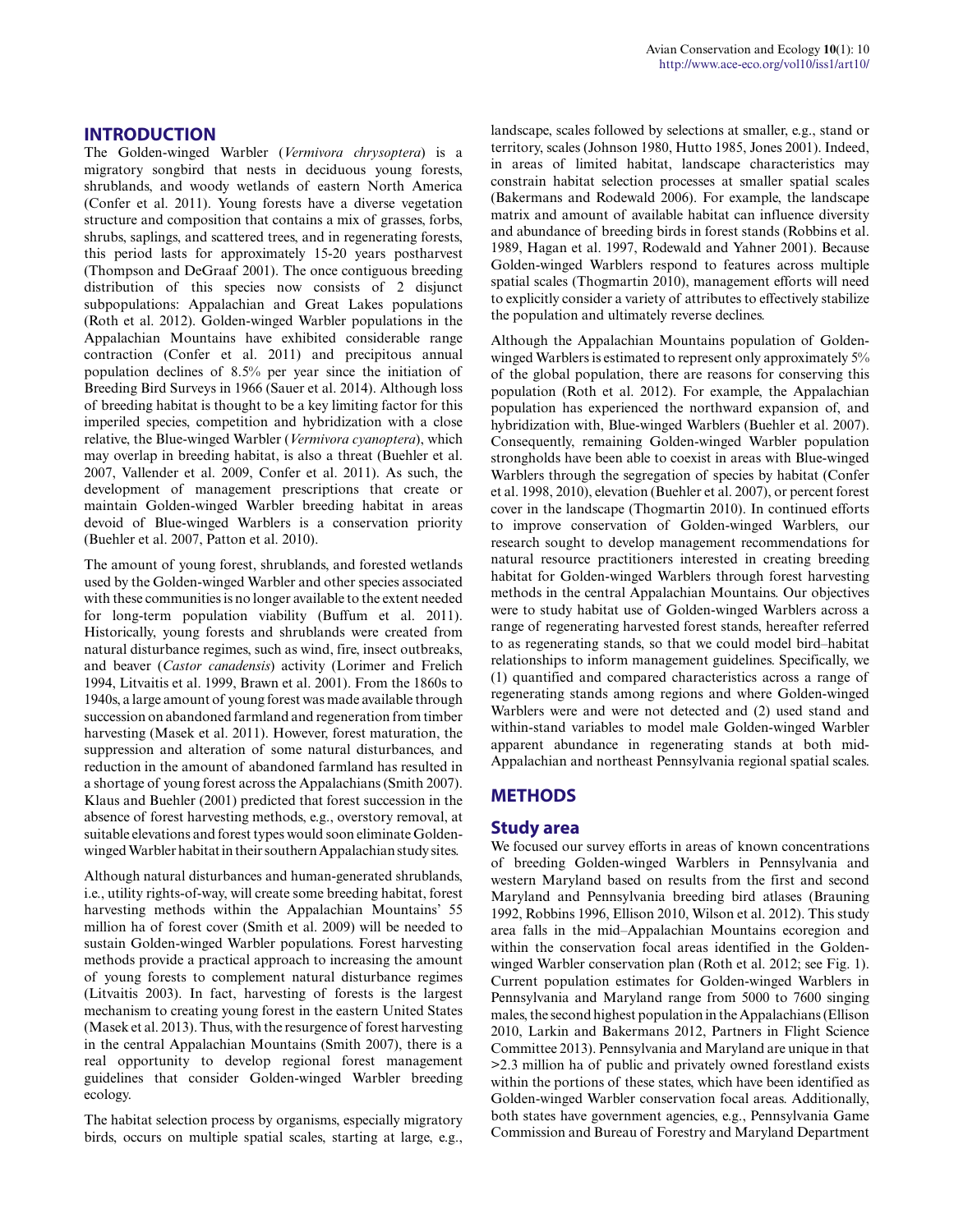**Fig. 1**. Mid-Appalachian ecoregion and the boundary of the conservation focal areas (shaded regions) of Golden-winged Warbler (*Vermivora chrysoptera*) habitat management in Pennsylvania and western Maryland with south-central (top left), north-central (top center), and northeast (top right) study regions. The locations of regenerating stands used in the study are indicated with triangles.



of Natural Resources, and private conservation groups, e.g., The Nature Conservancy, that are actively promoting the creation of young forest via commercial silvicultural regeneration methods and the restoration of ecological systems, e.g., scrub oak shrubland (Fike 1999), using noncommercial treatments such as prescribed fire. Thus, Pennsylvania and Maryland play an important role in maintaining and building populations of Golden-winged Warblers in the central Appalachian Mountains.

We studied 3 regions: (1) north-central Pennsylvania, hereafter referred to as north-central region; (2) northeast Pennsylvania, hereafter referred to as northeast region; and (3) south-central Pennsylvania and western Maryland, hereafter referred to as south-central region (Fig. 1). These sites were located on public lands, i.e., 68% on state forests and 28% on state game lands, and private lands, i.e., 5% on a private hunting and fishing club. Collectively, we refer to all 3 study regions as the mid-Appalachian region. Study sites in the north-central region were located within the Mountainous High Allegheny Plateau physiographic province (Fenneman 1938, Sevon 2000), which was characterized by high ridges and deep valleys and was predominately northern hardwood or dry oak forest (*Quercus* spp.; Fike 1999). The mean elevation of the regenerating stands that we included was 550 m (range = 409-668 m). Study sites located in the northeast region were within the Appalachian Glaciated Low Plateau physiographic province (Fenneman 1938, Sevon 2000), which is characterized by rounded hills and valleys. The mean elevation for regenerating stands surveyed in this region was 408 m (range  $= 275-563$  m). The forests in the northeast region were dominated by oak-heath and northern hardwood forests, 80+ years postharvest (Fike 1999), interspersed with wetlands, swamps, and urban and suburban areas. Study sites in the south-central region were located within the Allegheny Front, Appalachian Mountain, and Ridge and Valley physiographic provinces (Fenneman 1938, Sevon 2000, Reger and Cleaves 2008). Forest composition was a mix of northern hardwoods and oak-hickory and dry oak forests with pockets of scrub oak–pitch pine and was characterized by undulating ridges and valleys (Fike 1999). The mean elevation of regenerating stands surveyed in the south-central region was 706 m (range = 293-946 m).

#### **Stand selection**

Based on data, e.g., shapefiles of recently harvested stands, obtained from land managers from the Pennsylvania Department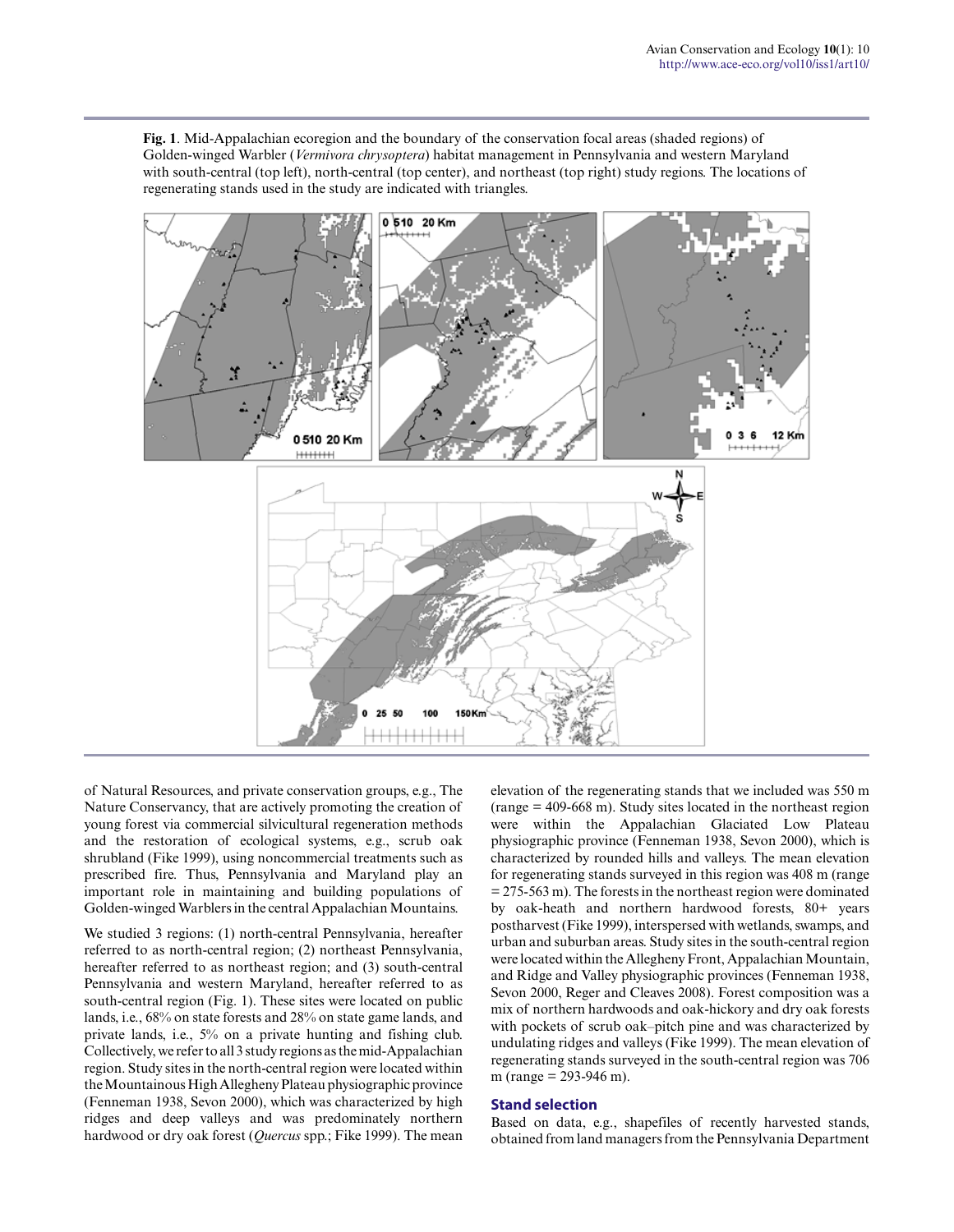of Conservation and Natural Resources Bureau of Forestry, the Pennsylvania Game Commission, Blooming Grove Hunting and Fishing Club, and Maryland Department of Natural Resources, we created GIS-based maps to identify appropriate regenerating stands to survey. We then randomly selected a subset of existing regenerating stands to survey based on the following criteria: time since harvest (i.e., 0-17 years postharvest,  $5.4 \pm 0.3$  years postharvest, mean ± standard error), residual basal area (0-18 m²/ ha), and location in the region (see Fig. 1). We then used HawthsTools [\(http://www.spatialecology.com/htools\)](http://www.spatialecology.com/htools) in ArcMap 10.0 (ESRI, Redlands, California) to create a grid of points, with 250 m distance separation, over each study region and identified avian point counts that were located at each grid point within the randomly selected regenerating stands. We restricted regenerating stands to contain 1-2 point counts because we wanted to place greater effort in sampling a range of regenerating stands. If a stand contained more than 1 point count, we randomly selected 1 point count to represent that stand in analyses. All of the regenerating stands we surveyed were dominated by hardwoods, created through regular commercial operations, e.g., overstory removal, and none were planted restorations.

### **Bird surveys**

We conducted bird surveys from 10 May to 15 June 2010 and 2011 via point-count methods (modified from Gregory et al. 2004). All observations occurred between sunrise and 1100 hours EST in favorable weather conditions. Each point count was visited 2-3 times per season with 4-7 d between surveys. Over a 10-min period, we recorded each Golden-winged Warbler, Blue-winged Warbler, and Golden-winged  $\times$  Blue-winged Warbler hybrid, e.g., Brewster's Warbler. We recorded birds by sight and sound and included the sex and activity, e.g., singing, of each bird as well as distance with a range finder from the center point. Visual confirmation of birds was important given the potential of hybrids using the same habitats. Thus, once the point count was complete, each observer used playback of a Golden-winged Warbler song until achieving positive visual confirmation of each individual by plumage characteristics, e.g., black throat, and behavior, e.g., singing. However, it should be noted that even with the confirmation of a phenotypic Golden-winged Warbler, there likely exists cryptic hybridization in the Golden-winged Warbler population we studied (Vallender et al. 2009).

### **Habitat characteristics**

#### **Stand features**

Characteristics of each regenerating stand and its surrounding landscape, hereafter referred to as stand characteristics, were quantified using geographically referenced, i.e., GIS, data layers acquired from state agencies and private land cooperators. Variables we recorded include amount of each land cover class within 1 km of the centroid of each regenerating stand, stand size, years since harvest, mean perimeter-to-area ratio, stand edge, distance to another regenerating stand, and elevation. We quantified these features using ArcGIS extension Patch Analyst (Rempel et al. 2012). Land cover types were quantified and classified using the National Land Cover Database (Fry et al. 2011). We quantified the following land cover types: forest, i.e., deciduous forest cover; urban cover, i.e., a combination of all developed lands; young forest, i.e., shrub/scrub; and wetland, i.e., woody wetlands.

#### **Within-stand features**

For all stands in the northeast region and for a randomly selected subset of stands in the north-central and south-central regions, we revisited each point count after bird surveys were completed to sample vegetation. Because of time and personnel constraints, we placed more effort on vegetation sampling in the region, i.e., northeast, that had the greatest numbers of Golden-winged Warblers. We quantified vegetation at each point count where the point location served as the center of sampling with ≥30 vegetation sampling plots of 1 m radius positioned approximately 12 m apart along lines oriented in random directions, 120° apart, and within 125 m of the center point. This 125 m radius area (i.e., 4.9 ha) approximates the size of 1-2 Golden-winged Warbler territories (Confer et al. 2011). We followed a standard sampling protocol developed by the Golden-winged Warbler Working Group (GWWG) to allow for comparison across the breeding range. We collected the following variables within each 1 m radius plot: percent cover of (1) grasses; (2) forbs; (3) ferns; (4) *Rubus* spp., i.e., blackberry; (5) *Solidago* spp., i.e., goldenrod; (6) most common shrub; (7) second most common shrub; (8) third most common shrub; (9) surface water; (10) bare ground; (11) shrubs  $\leq 1$  m; (12) shrubs >1 m; (13) saplings <10 cm diameter at breast height (dbh); (14) canopy cover contributed by trees >10 cm dbh; and (15) distance (m) to a microedge. Microedge was defined as an obvious change in vegetation height or composition, e.g., a transition from grass to bare ground. The first 10 variables were measured as the percent of that variable within the plot and summed to 100%. Tree canopy was estimated as the percent of the plot that was shaded by overhead tree foliage. At every fifth sampling point  $(n = 6)$ , we estimated residual basal area using a 10-factor prism, number of snags (>1.4m in height, >12 cm dbh) within 11.3 m radius plot, shrub and sapling species, number of shrubs 1-2 m tall, number of shrubs >2 m tall, and number of saplings (>1 cm and <10 cm dbh and >0.5 m tall) within a 5 m radius plot. In 2011, we also recorded the number of residual trees (>10 cm dbh) within the entire pointcount plot (125 m radius plot) and the diameter of those residuals. Residual tree diameter classes were recorded for small (10-23 cm dbh), medium (23.1-38 cm dbh), and large (>38.1 cm dbh) trees.

### **Analyses**

We derived an apparent abundance index, hereafter referred to as abundance, for male Golden-winged Warblers from the maximum number of individuals counted across point-count visits at each regenerating stand (Toms et al. 2006). Because few sites were visited in both years and there were no annual differences in number of individuals counted in those stands ( $t_{35} = 0.28$ ,  $P = 0.782$ ), we used the maximum number of individuals counted at each point over the 2 years. We did not use distance-based measures to adjust our point count–derived abundance measures for the following reasons: (1) we did not expect detection differences based on habitat given that similar regeneration methods were used throughout the study area; (2) repeated visits increased availability for detection (Dettmers et al. 1999); (3) playback used after each point count indicated that detection rates were high, i.e., only 1 time each year did we detect a bird during playback that was not detected during the point count; and (4) studies have shown that distance sampling can increase bias and reduce precision under certain conditions, e.g., with uncommon species (Johnson 2008, Efford and Dawson 2009).

To select variables for analyses, we used information derived from published literature (e.g., Confer et al. 2011) and expert opinion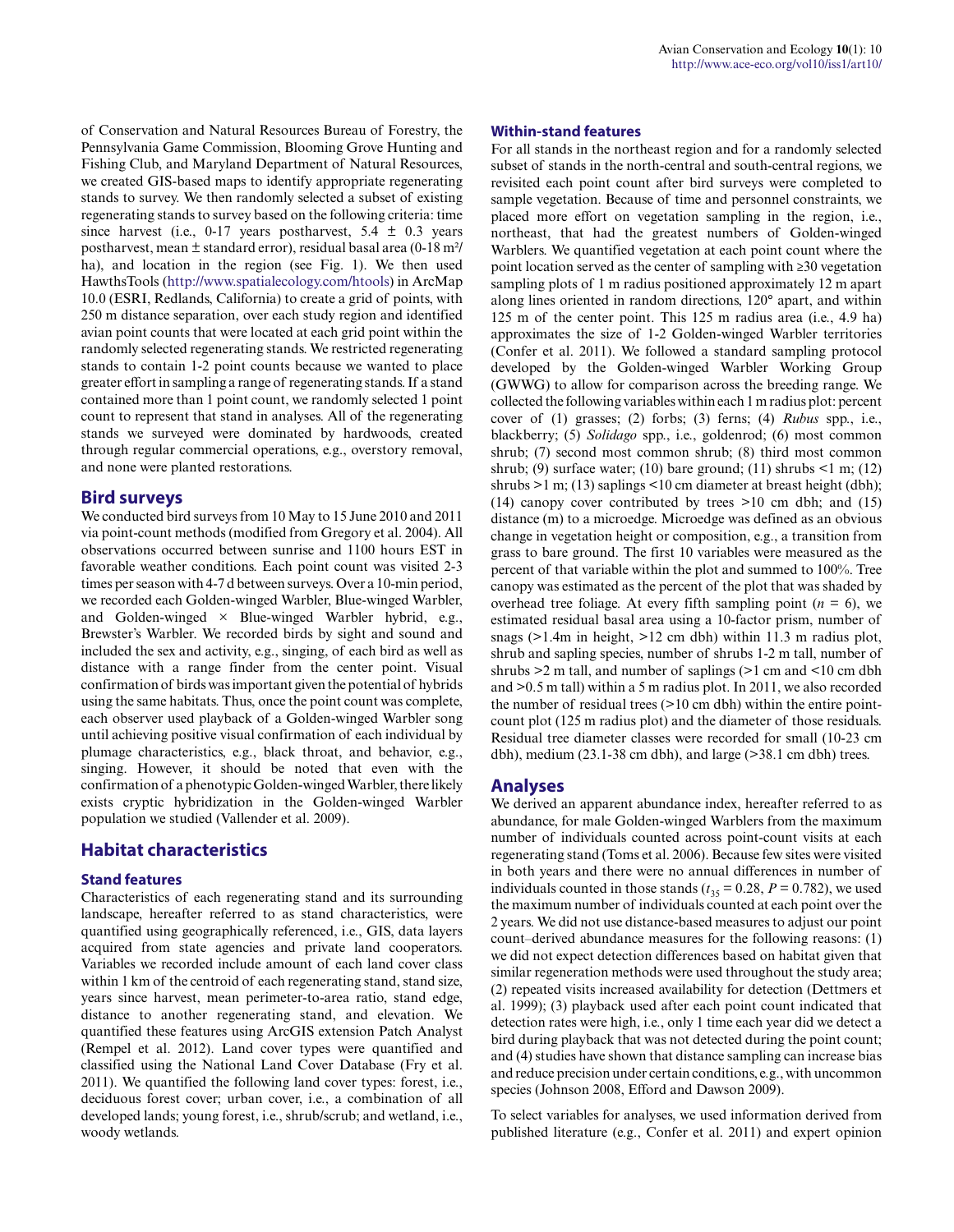deemed important by the GWWG [\(http://gwwa.org/resources/](http://gwwa.org/resources/Workshop_overview_V1.5.docx) [Workshop\\_overview\\_V1.5.docx\)](http://gwwa.org/resources/Workshop_overview_V1.5.docx). We combined percent cover of grasses and forbs to create 1 variable we called herbaceous cover. We then used Spearman's correlation analysis to identify variables that were highly correlated (e.g.,  $r \geq 0.60$ ), and we removed 1 variable from each correlated pair from analyses. For example, percent woody wetland cover was removed from analyses because it was highly correlated with young forest cover  $(r = 0.64, P <$ 0.001). We compared stand and, separately, within-stand variables where Golden-winged Warblers were and were not detected with a multivariate analysis of variance (MANOVA). We also compared regional differences with a MANOVA. Stand variables we retained for analyses included urban, forest, and young forest land cover classes within 1 km of each regenerating stand; stand size; stand age; mean perimeter-to-area ratio; and distance to another regenerating stand. Within-stand variables in analyses included percent cover of herbaceous vegetation, percent cover of shrubs, numbers of saplings per hectare, shrubs per hectare, residual basal area, and distance to microedge. We square root transformed dependent variables that were not normal. Visual inspection of normal probability plots for each dependent variable indicated that transformations reduced deviations from normality, and MANOVA analyses are resistant to nonnormality (Zar 1999). Based on breeding biology, we hypothesized that numbers of Golden-winged Warblers would be negatively related to urban land cover (Friesen et al. 1995, Rodewald and Bakermans 2006) and distance to the nearest regenerating stand (Streby et al. 2012, Frantz et al., *in press*) but positively related to mean perimeter-to-area ratio (Klaus and Buehler 2001, Rossell et al. 2003), forest and young forest land covers (Thogmartin 2010, Roth et al. 2012), and size of stand (Kubel and Yahner 2008). We predicted that warbler abundance would have a quadratic relationship to time since harvest (Klaus and Buehler 2001, Bulluck and Buehler 2008). Furthermore, we expected that warbler abundance would be positively related to herbaceous cover (Klaus and Buehler 2001, Confer et al. 2003, Bulluck and Buehler 2008, Aldinger 2010), sapling density (Roth and Lutz 2004, Martin et al. 2007), and shrub cover (Confer et al. 2003, Martin et al. 2007, Aldinger and Wood 2014) but negatively related to distance to a microedge, i.e., patchy conditions (Rossell et al. 2003, Buehler et al. 2007). We predicted a positive or quadratic response between warbler numbers and residual basal area (Rossell 2001, Roth et al. 2014).

We used an information-theoretic approach to evaluate and rank a priori models explaining variation in Golden-winged Warbler apparent abundance among regenerating stands. Because of time constraints in the field, the sample size for within-stand characteristics (*n* = 116) was lower than stand characteristics (*n* = 222). Thus, because Akaike's information criterion (AIC) modeling cannot be used to compare models of different data sets (Burnham and Anderson 2002), we generated 2 sets of models, 1 set for stand variables and another for within-stand variables (see Appendix 1). We then ran these sets for the mid-Appalachian and northeast regional scales. To account for spatial autocorrelation across the mid-Appalachian set of models (Moran's *I*, *Z* = 29.1, *P* < 0.001), we developed generalized linear mixed models (PROC GLIMMIX; Bolker et al. 2009), in which models considered longitude as a random effect and used the Laplace approximation for maximum likelihood estimation. For models in the northeast region, we used generalized linear models (PROC GENMOD) because of a lack of spatial autocorrelation (Moran's *I*, *Z* = 0.87,  $P = 0.385$ ). Both mid-Appalachian and northeast regional models used a negative binomial distribution to calculate log-likelihood estimates for each model (SAS Institute 1996) because our data had a mean greater than the variance (Schabenberger and Pierce 2002) and it is an effective distribution for count data (White and Bennetts 1996, O'Hara and Kotze 2010, Lindén and Mäntyniemi 2011). We then calculated AIC corrected (AIC<sub>c</sub>) for bias because of small sample size. The best model has the lowest  $AIC_c$  value, and subsequent models were assessed by their difference in AIC<sub>c</sub> values ( $\triangle AIC_c$ ) and weight of evidence ( $w_i$ ). We generated a confidence set of candidate models, in which models with AIC weights within 10% of the highest weight were included in the confidence set (Royall 1997, Burnham and Anderson 2002). We assessed goodness of fit for the global model by calculating a variance inflation factor (ĉ), where a ĉ close to 1 is considered a relatively good model fit (Burnham and Anderson 2002). Furthermore, we calculated collective weights of evidence by summing  $w_i$  over all models containing the variable to determine the relative variable importance (Burnham and Anderson 2002). Because of the likelihood of several candidate models being equally parsimonious, we calculated model-averaged parameter estimates and their standard errors (Burnham and Anderson 2002, but see Galipaud et al. 2014).

# **RESULTS**

We surveyed 222 regenerating stands in Pennsylvania and western Maryland. Throughout our study area, we surveyed 74, 62, and 86 regenerating stands in the north-central, northeast, and southcentral regions, respectively. We surveyed 134 stands in 2010 and 204 stands in 2011, with 36 stands surveyed in both years. Male Golden-winged Warblers were detected in 22.5% (i.e., 50 of 222) of the regenerating stands, whereas male Blue-winged Warblers and Brewster's Warblers were detected on only 6 and 5 stands, respectively. At regenerating stands where Golden-winged Warbler males were detected, the median number of individuals per survey was 1 but ranged from 1 to 4. The northeast region had the highest proportion (31 of 62 stands; 50%) of regenerating stands with male Golden-winged Warbler detections.

## **Mid-Appalachian analyses**

### **Stand features**

Across all three study regions, features of regenerating stands differed significantly between stands where Golden-winged Warblers were and were not detected (Wilks' Lambda  $F_{7213} = 2.34$ ,  $P = 0.025$ ). In addition, stand features differed among study regions (Wilks' Lambda  $F_{14,424} = 23.29, P \le 0.001$ ), where the north-central region had the largest  $(F_{2218} = 34.09, P \le 0.001)$  and youngest  $(F_{2218} = 3.78, P = 0.024)$  regenerating stands and the surrounding landscape had the least amount of forest cover  $(F_{2218} = 4.40, P = 0.013;$  Table 1). The south-central region had stands with the smallest mean perimeter-to-area ratio  $(F_{2218} =$ 42.34,  $P < 0.001$ ) but the greatest amount of urban cover in the landscape  $(F_{2218} = 3.48, P = 0.033)$ . Finally, regenerating stands in the northeast region had the greatest amount of young forest cover within 1 km ( $F_{2218} = 86.54$ ,  $P < 0.001$ ). Throughout the study system, the amount of young forest cover was negatively related to elevation ( $r = -0.52$ ,  $P < 0.001$ ).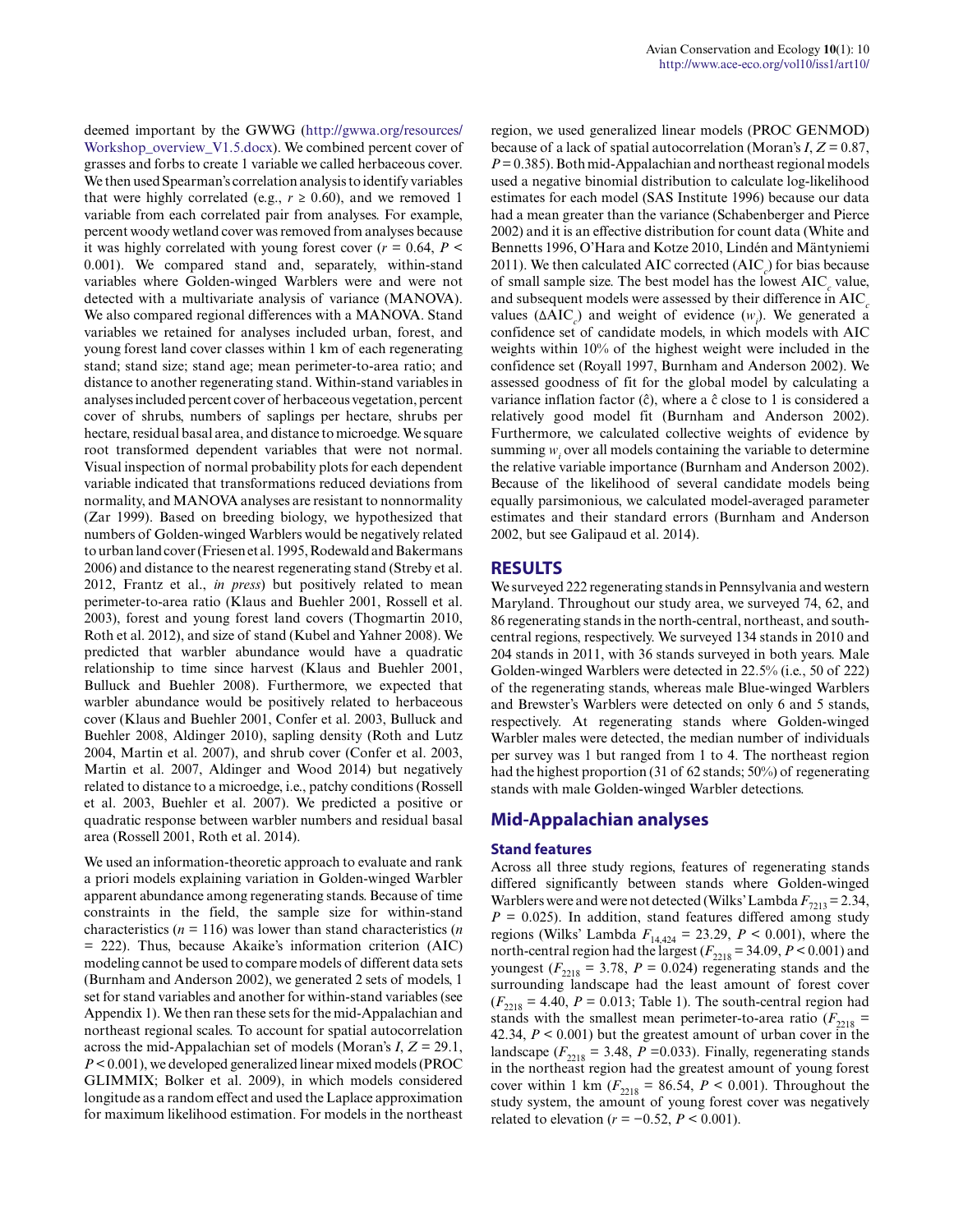| <b>Table 1.</b> Comparison of stand metrics at regenerating stands where Golden-winged Warblers (Vermivora chrysoptera) were $(n = 50)$           |
|---------------------------------------------------------------------------------------------------------------------------------------------------|
| and were not ( $n = 172$ ) detected across the region and in each study region: north-central Pennsylvania ( $n = 74$ ), northeast Pennsylvania   |
| $(n = 62)$ , and south-central $(n = 86; 2010-2011)$ regions. Bold text indicates stand features that differed significantly $(P < 0.05)$ in post |
| hoc univariate tests.                                                                                                                             |

|                                       | Detected    | Not Detected | North-central | Northeast   | South-central |
|---------------------------------------|-------------|--------------|---------------|-------------|---------------|
| Variable                              | Mean (SE)   | Mean (SE)    | Mean (SE)     | Mean (SE)   | Mean (SE)     |
| Size of harvest (ha)                  | 15.7(2.0)   | 22.0(2.0)    | 34.8(4.1)     | 14.0(0.9)   | 13.2(1.4)     |
| Years since harvest                   | 5.6(0.5)    | 5.3(0.3)     | 4.7(0.5)      | 5.2(0.4)    | 6.2(0.4)      |
| Mean perimeter-area ratio (m/ha)      | 63.5(5.9)   | 64.7 (3.9)   | 34.1(1.5)     | 64.8(5.8)   | 90.2(6.1)     |
| Distance to nearest harvest (m)       | 148.5(39.8) | 255.6(41.4)  | 347.1 (81.0)  | 218.7(53.1) | 141.2(30.6)   |
| $\%$ forest land cover within 1 km    | 86.6(1.0)   | 83.6(1.0)    | 81.1 (1.8)    | 84.7(1.1)   | 86.6(1.2)     |
| $%$ urban land cover within 1 km      | 0.0(0.0)    | 0.1(0.0)     | 0.1(0.1)      | 0.2(0.1)    | 0.0(0.0)      |
| % young forest land cover within 1 km | 2.8(0.1)    | 1.6(0.3)     | 0.9(0.3)      | 5.7(0.7)    | 0.0(0.0)      |

Golden-winged Warbler abundance at the mid-Appalachian scale was best explained by the proportion of young forest within 1 km of a regenerating stand and the size of the regenerating stand (Table 2). The relationship between Golden-winged Warbler abundance and proportion of young forest cover was best explained in a concave quadratic relationship in which abundance was greatest between 5% and 15% young forest cover (Fig. 2a). This model-averaged parameter estimate confidence interval did not overlap 0 (Table 3). Indeed, all of the top 7 models contained the covariate for percent young forest cover and accounted for 87.9% of the collective  $w_i$ . Abundance of warblers decreased with an increase in the regenerating stand size and was positively related to amount of forest land cover, but neither of these variables had model-averaged parameter estimates that overlapped 0. Median ĉ goodness-of-fit tests indicated a good fit  $(\hat{c} = 0.97)$ .

#### **Within-stand features**

When examining within-stand characteristics at the mid-Appalachian scale, the model containing the variable proportion of herbaceous cover best explained abundance of the Goldenwinged Warbler in regenerating stands (Table 2, Akaike weight = 0.27). The proportion of herbaceous cover had the highest collective  $w_i$  (0.98) and was in all of the top models. Goldenwinged Warbler abundance increased as herbaceous cover increased (Fig. 2b). Herbaceous cover within the stand had model-averaged parameter estimates that did not include 0 (Table 3). Four other variables, including the distance to a microedge, shrub cover, number of saplings per hectare, and residual basal area, were included in the confidence set of candidate models (Table 2). Golden-winged Warbler abundance exhibited a quadratic response in which abundance was greatest with approximately 7 m²/ha residual basal area. Median ĉ goodnessof-fit tests indicated a good fit ( $\hat{c} = 1.05$ ).

Across the regions, within-stand features where Golden-winged Warblers were detected were significantly different than those for stands where Golden-winged Warblers were not detected (Wilks' Lambda  $F_{5110} = 3.48$ ,  $P = 0.006$ ). Regenerating stands where Golden-winged Warblers were detected had greater proportions of herbaceous cover  $(F_{1114} = 13.53, P \le 0.001)$  than those regenerating stands where Golden-winged Warblers were not detected (Table 4). In addition, there was a significant difference in residual basal area  $(F_{1114} = 4.25, P = 0.041)$ , where stands with **Fig. 2**. Relationship between apparent abundance index (no. of males/survey  $\pm$  95% confidence intervals) of Golden-winged Warblers (*Vermivora chrysoptera*) in regenerating stands at the mid-Appalachian scale for (a) percent young forest cover within 1 km and (b) within-stand herbaceous cover and at the northeast regional scale for (c) distance to the nearest timber harvest (m), 2010-2011.



Golden-winged Warbler detections had 6.3 m²/ha residual basal area compared to 8.3 m²/ha for stands with no detections. Study regions varied in within-stand features (Wilks' Lambda  $F_{10,218}$  = 12.05,  $P < 0.001$ ) where the northeast region had the greatest amounts of shrub  $(F_{2113} = 23.38, P \le 0.001)$  and shorter distances to a microedge  $(F_{2113} = 9.13, P < 0.001)$ . The south-central region had the lowest residual basal area ( $F_{2113} = 15.73$ ,  $P < 0.001$ ), and the north-central had the fewest saplings per hectare  $(F_{2113} =$ 26.51,  $P < 0.001$ ) compared to the other two regions (Table 4).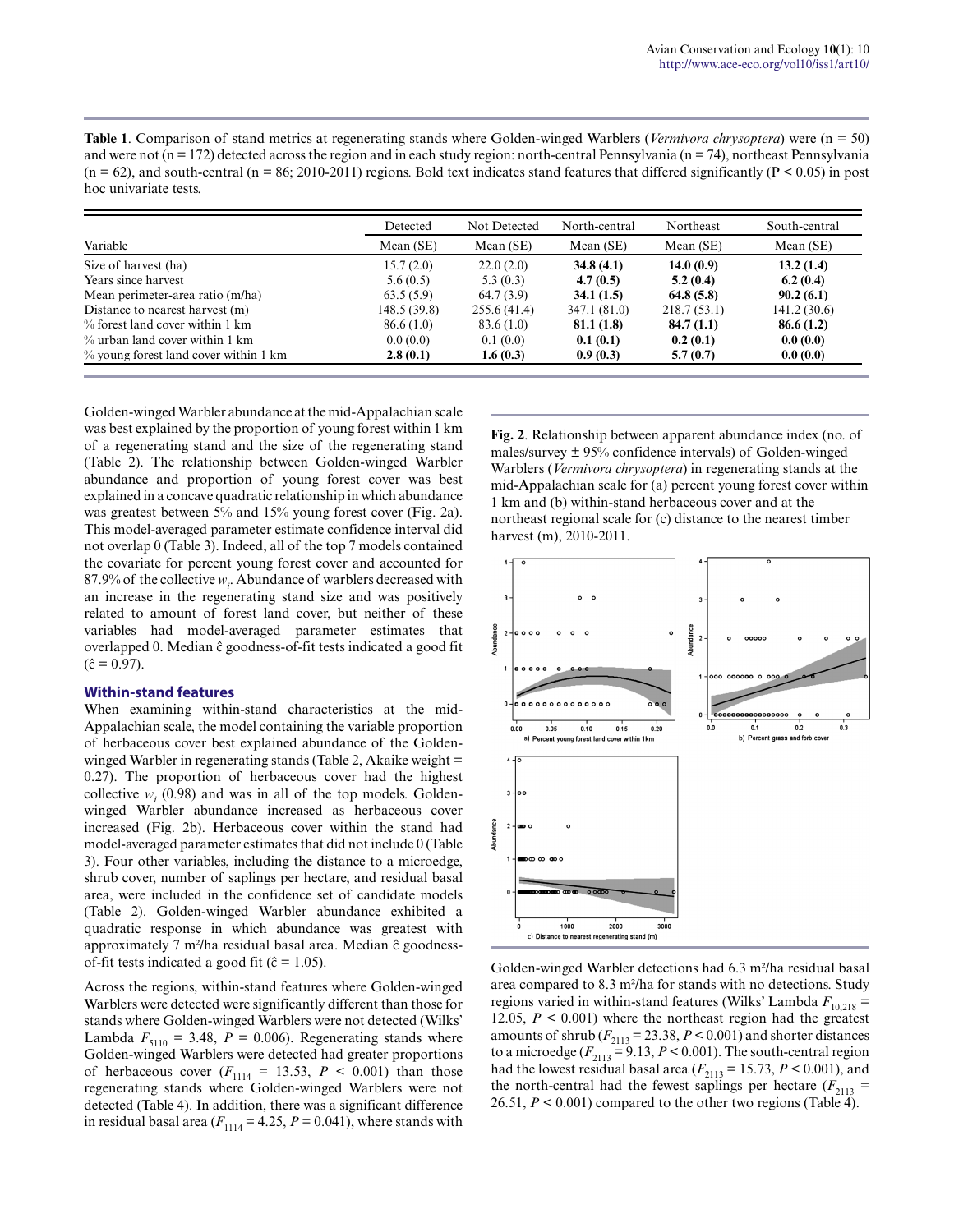**Table 2**. Ranked mid-Appalachian, i.e., Pennsylvania and Maryland, and northeast regional models explaining apparent abundance of Golden-winged Warblers (*Vermivora chrysoptera*) that incorporated stand and within-stand characteristics of regenerating stands, 2010-2011. Only the confidence set of candidate models is included. See Appendix 1 for the full suite of models and explanations of terms used in models.

| Mid-Appalachian models<br>Stand variables<br>5<br>319.04<br>0.00<br>$\rm Abundance_{(Young \, forest \, + \, Size)}$<br>319.04<br>0.28<br>5<br>$\rm Abundance_{(Young \, forest \, + \, Young \, forest2)}$<br>311.29<br>0.43<br>0.23<br>319.47<br>$\rm Abundance_{(Young \, forest \,   \, Size)}$<br>310.31<br>6<br>1.55<br>320.59<br>0.13<br>$\bold{Abundance}_{(Young \; forest \; + \; Forest \; + \; Nearest \; harvest)}$<br>6<br>2.16<br>310.92<br>321.20<br>0.10<br>5<br>$\rm Abundance_{(Young \, forest \, + \, Forest)}$<br>313.87<br>322.06<br>3.02<br>0.06<br>$\textbf{Abundance}^\textcolor{red}{\check{\text{}}}_{\text{(Young forest)}}$<br>$\overline{4}$<br>316.53<br>322.64<br>3.60<br>0.05<br>$\rm Abundance_{(Global\ model)}^{\rm i}$<br>10<br>3.98<br>0.04<br>304.17<br>323.02<br>Within-stand variables<br>$\rm Abundance_{(Herbaceous\ cover)}$<br>233.27<br>$\overline{\mathcal{A}}$<br>239.48<br>0.00<br>0.27<br>5<br>$\begin{array}{l} {\bf Abundance} \\ {\bf (Herbaceous\ cover\ +\ Microedge}) \end{array}$<br>231.73<br>240.09<br>0.61<br>0.20<br>$\begin{array}{c} {\bf Abundance} \\ {\bf (Herbaceous cover + Shrub cover)} \end{array}$<br>5<br>232.25<br>240.61<br>1.13<br>0.16<br>$\boldsymbol{A}\boldsymbol{b}\boldsymbol{u}\boldsymbol{n}\boldsymbol{d}\boldsymbol{a}\boldsymbol{n}\boldsymbol{c}\boldsymbol{e}_{(\text{Herbaccous cover + Saplings + Microedge)}$<br>6<br>230.46<br>241.01<br>1.53<br>0.13<br>5<br>$\begin{minipage}{.4\linewidth} Abundance (Herbaceous cover+RBA) \end{minipage}$<br>233.04<br>1.93<br>241.41<br>0.10<br>$\rm Abundance_{(Herbaceous\ cover\ +\ Shrub\ cover\ +\ RBA)}$<br>6<br>231.17<br>241.71<br>2.23<br>0.09<br>Northeast region models<br>Stand variables<br>$\rm Abundance_{(Nearest\; harvest\; + Forest)}$<br>109.20<br>$\overline{4}$<br>148.06<br>0.00<br>0.25<br>$\begin{array}{c} {\bf Abundance}_{\rm (Nearest\; harvest\;+\;Urban)} \end{array}$<br>$\overline{4}$<br>109.42<br>148.28<br>0.22<br>0.22<br>$\begin{minipage}{.4\linewidth} Abundance \\ (Nearest harvest) \end{minipage}$<br>3<br>111.80<br>148.38<br>0.32<br>0.21<br>5<br>$\bold{Abundance}_{(Nearest\; harvest\; +\;Young\; forest\; +\; Forest)}$<br>108.80<br>1.98<br>0.09<br>150.03<br>$\begin{array}{c} {\bf Abundance}^{\textcolor{red}{\downarrow}}_{\rm (Nearest\; harvest\;+ \; MPAR)} \end{array}$<br>$\overline{4}$<br>2.48<br>111.68<br>150.54<br>0.07<br>$\rm Abundance_{(Forest)}$<br>$\mathfrak{Z}$<br>115.49<br>152.06<br>4.01<br>0.03<br>5<br>$\textbf{Abundance}_{(\text{Nearest harvest}\, \,\text{Urban})}^{\textcolor{red}{\uparrow}}$<br>4.52<br>111.34<br>152.57<br>0.03<br>Within-stand variables<br>3<br>$\rm Abundance_{(Herbaceous\ cover)}$<br>119.18<br>155.75<br>0.00<br>0.15<br>$\sqrt{2}$<br>$\text{Abundance}_{(.)}$<br>0.06<br>121.45<br>155.81<br>0.14<br>$\rm Abundance_{(Saplings)}$<br>3<br>0.80<br>119.98<br>156.55<br>0.10<br>$\overline{\mathcal{L}}$<br>$\begin{array}{l} {\bf Abundance}_{\rm (Herbaceous\ cover\ +RBA)} \end{array}$<br>0.81<br>117.70<br>156.56<br>0.10<br>$\mathfrak{Z}$<br>$\rm Abundance_{(RBA)}$<br>1.22<br>120.39<br>156.97<br>0.08<br>$\begin{aligned} &\text{Abundance}^\cdot_{(Saplings + Saplings 2)} \end{aligned}$<br>$\overline{4}$<br>118.75<br>1.86<br>157.61<br>0.06<br>$\rm Abundance_{(Shrub\ cover)}$<br>$\mathfrak{Z}$<br>2.13<br>121.31<br>157.88<br>0.05 | Model                         | -2 Log Likelihood | $K^{\dagger}$ | $AIC^T$ | $\triangle AIC$ <sup>§</sup> | $w_i^{\perp}$ |
|-----------------------------------------------------------------------------------------------------------------------------------------------------------------------------------------------------------------------------------------------------------------------------------------------------------------------------------------------------------------------------------------------------------------------------------------------------------------------------------------------------------------------------------------------------------------------------------------------------------------------------------------------------------------------------------------------------------------------------------------------------------------------------------------------------------------------------------------------------------------------------------------------------------------------------------------------------------------------------------------------------------------------------------------------------------------------------------------------------------------------------------------------------------------------------------------------------------------------------------------------------------------------------------------------------------------------------------------------------------------------------------------------------------------------------------------------------------------------------------------------------------------------------------------------------------------------------------------------------------------------------------------------------------------------------------------------------------------------------------------------------------------------------------------------------------------------------------------------------------------------------------------------------------------------------------------------------------------------------------------------------------------------------------------------------------------------------------------------------------------------------------------------------------------------------------------------------------------------------------------------------------------------------------------------------------------------------------------------------------------------------------------------------------------------------------------------------------------------------------------------------------------------------------------------------------------------------------------------------------------------------------------------------------------------------------------------------------------------------------------------------------------------------------------------------------------------------------------------------------------------------------------------------------------------------------------------------------------------------------------------------------------------------------------------------------------------------------------------------------------------------------------------------------------------------------------------------------------------------------------------------------------------------------------------------------------------------------------------------------------------------------------------------|-------------------------------|-------------------|---------------|---------|------------------------------|---------------|
|                                                                                                                                                                                                                                                                                                                                                                                                                                                                                                                                                                                                                                                                                                                                                                                                                                                                                                                                                                                                                                                                                                                                                                                                                                                                                                                                                                                                                                                                                                                                                                                                                                                                                                                                                                                                                                                                                                                                                                                                                                                                                                                                                                                                                                                                                                                                                                                                                                                                                                                                                                                                                                                                                                                                                                                                                                                                                                                                                                                                                                                                                                                                                                                                                                                                                                                                                                                                     |                               |                   |               |         |                              |               |
|                                                                                                                                                                                                                                                                                                                                                                                                                                                                                                                                                                                                                                                                                                                                                                                                                                                                                                                                                                                                                                                                                                                                                                                                                                                                                                                                                                                                                                                                                                                                                                                                                                                                                                                                                                                                                                                                                                                                                                                                                                                                                                                                                                                                                                                                                                                                                                                                                                                                                                                                                                                                                                                                                                                                                                                                                                                                                                                                                                                                                                                                                                                                                                                                                                                                                                                                                                                                     |                               |                   |               |         |                              |               |
|                                                                                                                                                                                                                                                                                                                                                                                                                                                                                                                                                                                                                                                                                                                                                                                                                                                                                                                                                                                                                                                                                                                                                                                                                                                                                                                                                                                                                                                                                                                                                                                                                                                                                                                                                                                                                                                                                                                                                                                                                                                                                                                                                                                                                                                                                                                                                                                                                                                                                                                                                                                                                                                                                                                                                                                                                                                                                                                                                                                                                                                                                                                                                                                                                                                                                                                                                                                                     |                               |                   |               |         |                              |               |
|                                                                                                                                                                                                                                                                                                                                                                                                                                                                                                                                                                                                                                                                                                                                                                                                                                                                                                                                                                                                                                                                                                                                                                                                                                                                                                                                                                                                                                                                                                                                                                                                                                                                                                                                                                                                                                                                                                                                                                                                                                                                                                                                                                                                                                                                                                                                                                                                                                                                                                                                                                                                                                                                                                                                                                                                                                                                                                                                                                                                                                                                                                                                                                                                                                                                                                                                                                                                     |                               |                   |               |         |                              |               |
|                                                                                                                                                                                                                                                                                                                                                                                                                                                                                                                                                                                                                                                                                                                                                                                                                                                                                                                                                                                                                                                                                                                                                                                                                                                                                                                                                                                                                                                                                                                                                                                                                                                                                                                                                                                                                                                                                                                                                                                                                                                                                                                                                                                                                                                                                                                                                                                                                                                                                                                                                                                                                                                                                                                                                                                                                                                                                                                                                                                                                                                                                                                                                                                                                                                                                                                                                                                                     |                               |                   |               |         |                              |               |
|                                                                                                                                                                                                                                                                                                                                                                                                                                                                                                                                                                                                                                                                                                                                                                                                                                                                                                                                                                                                                                                                                                                                                                                                                                                                                                                                                                                                                                                                                                                                                                                                                                                                                                                                                                                                                                                                                                                                                                                                                                                                                                                                                                                                                                                                                                                                                                                                                                                                                                                                                                                                                                                                                                                                                                                                                                                                                                                                                                                                                                                                                                                                                                                                                                                                                                                                                                                                     |                               |                   |               |         |                              |               |
|                                                                                                                                                                                                                                                                                                                                                                                                                                                                                                                                                                                                                                                                                                                                                                                                                                                                                                                                                                                                                                                                                                                                                                                                                                                                                                                                                                                                                                                                                                                                                                                                                                                                                                                                                                                                                                                                                                                                                                                                                                                                                                                                                                                                                                                                                                                                                                                                                                                                                                                                                                                                                                                                                                                                                                                                                                                                                                                                                                                                                                                                                                                                                                                                                                                                                                                                                                                                     |                               |                   |               |         |                              |               |
|                                                                                                                                                                                                                                                                                                                                                                                                                                                                                                                                                                                                                                                                                                                                                                                                                                                                                                                                                                                                                                                                                                                                                                                                                                                                                                                                                                                                                                                                                                                                                                                                                                                                                                                                                                                                                                                                                                                                                                                                                                                                                                                                                                                                                                                                                                                                                                                                                                                                                                                                                                                                                                                                                                                                                                                                                                                                                                                                                                                                                                                                                                                                                                                                                                                                                                                                                                                                     |                               |                   |               |         |                              |               |
|                                                                                                                                                                                                                                                                                                                                                                                                                                                                                                                                                                                                                                                                                                                                                                                                                                                                                                                                                                                                                                                                                                                                                                                                                                                                                                                                                                                                                                                                                                                                                                                                                                                                                                                                                                                                                                                                                                                                                                                                                                                                                                                                                                                                                                                                                                                                                                                                                                                                                                                                                                                                                                                                                                                                                                                                                                                                                                                                                                                                                                                                                                                                                                                                                                                                                                                                                                                                     |                               |                   |               |         |                              |               |
|                                                                                                                                                                                                                                                                                                                                                                                                                                                                                                                                                                                                                                                                                                                                                                                                                                                                                                                                                                                                                                                                                                                                                                                                                                                                                                                                                                                                                                                                                                                                                                                                                                                                                                                                                                                                                                                                                                                                                                                                                                                                                                                                                                                                                                                                                                                                                                                                                                                                                                                                                                                                                                                                                                                                                                                                                                                                                                                                                                                                                                                                                                                                                                                                                                                                                                                                                                                                     |                               |                   |               |         |                              |               |
|                                                                                                                                                                                                                                                                                                                                                                                                                                                                                                                                                                                                                                                                                                                                                                                                                                                                                                                                                                                                                                                                                                                                                                                                                                                                                                                                                                                                                                                                                                                                                                                                                                                                                                                                                                                                                                                                                                                                                                                                                                                                                                                                                                                                                                                                                                                                                                                                                                                                                                                                                                                                                                                                                                                                                                                                                                                                                                                                                                                                                                                                                                                                                                                                                                                                                                                                                                                                     |                               |                   |               |         |                              |               |
|                                                                                                                                                                                                                                                                                                                                                                                                                                                                                                                                                                                                                                                                                                                                                                                                                                                                                                                                                                                                                                                                                                                                                                                                                                                                                                                                                                                                                                                                                                                                                                                                                                                                                                                                                                                                                                                                                                                                                                                                                                                                                                                                                                                                                                                                                                                                                                                                                                                                                                                                                                                                                                                                                                                                                                                                                                                                                                                                                                                                                                                                                                                                                                                                                                                                                                                                                                                                     |                               |                   |               |         |                              |               |
|                                                                                                                                                                                                                                                                                                                                                                                                                                                                                                                                                                                                                                                                                                                                                                                                                                                                                                                                                                                                                                                                                                                                                                                                                                                                                                                                                                                                                                                                                                                                                                                                                                                                                                                                                                                                                                                                                                                                                                                                                                                                                                                                                                                                                                                                                                                                                                                                                                                                                                                                                                                                                                                                                                                                                                                                                                                                                                                                                                                                                                                                                                                                                                                                                                                                                                                                                                                                     |                               |                   |               |         |                              |               |
|                                                                                                                                                                                                                                                                                                                                                                                                                                                                                                                                                                                                                                                                                                                                                                                                                                                                                                                                                                                                                                                                                                                                                                                                                                                                                                                                                                                                                                                                                                                                                                                                                                                                                                                                                                                                                                                                                                                                                                                                                                                                                                                                                                                                                                                                                                                                                                                                                                                                                                                                                                                                                                                                                                                                                                                                                                                                                                                                                                                                                                                                                                                                                                                                                                                                                                                                                                                                     |                               |                   |               |         |                              |               |
|                                                                                                                                                                                                                                                                                                                                                                                                                                                                                                                                                                                                                                                                                                                                                                                                                                                                                                                                                                                                                                                                                                                                                                                                                                                                                                                                                                                                                                                                                                                                                                                                                                                                                                                                                                                                                                                                                                                                                                                                                                                                                                                                                                                                                                                                                                                                                                                                                                                                                                                                                                                                                                                                                                                                                                                                                                                                                                                                                                                                                                                                                                                                                                                                                                                                                                                                                                                                     |                               |                   |               |         |                              |               |
|                                                                                                                                                                                                                                                                                                                                                                                                                                                                                                                                                                                                                                                                                                                                                                                                                                                                                                                                                                                                                                                                                                                                                                                                                                                                                                                                                                                                                                                                                                                                                                                                                                                                                                                                                                                                                                                                                                                                                                                                                                                                                                                                                                                                                                                                                                                                                                                                                                                                                                                                                                                                                                                                                                                                                                                                                                                                                                                                                                                                                                                                                                                                                                                                                                                                                                                                                                                                     |                               |                   |               |         |                              |               |
|                                                                                                                                                                                                                                                                                                                                                                                                                                                                                                                                                                                                                                                                                                                                                                                                                                                                                                                                                                                                                                                                                                                                                                                                                                                                                                                                                                                                                                                                                                                                                                                                                                                                                                                                                                                                                                                                                                                                                                                                                                                                                                                                                                                                                                                                                                                                                                                                                                                                                                                                                                                                                                                                                                                                                                                                                                                                                                                                                                                                                                                                                                                                                                                                                                                                                                                                                                                                     |                               |                   |               |         |                              |               |
|                                                                                                                                                                                                                                                                                                                                                                                                                                                                                                                                                                                                                                                                                                                                                                                                                                                                                                                                                                                                                                                                                                                                                                                                                                                                                                                                                                                                                                                                                                                                                                                                                                                                                                                                                                                                                                                                                                                                                                                                                                                                                                                                                                                                                                                                                                                                                                                                                                                                                                                                                                                                                                                                                                                                                                                                                                                                                                                                                                                                                                                                                                                                                                                                                                                                                                                                                                                                     |                               |                   |               |         |                              |               |
|                                                                                                                                                                                                                                                                                                                                                                                                                                                                                                                                                                                                                                                                                                                                                                                                                                                                                                                                                                                                                                                                                                                                                                                                                                                                                                                                                                                                                                                                                                                                                                                                                                                                                                                                                                                                                                                                                                                                                                                                                                                                                                                                                                                                                                                                                                                                                                                                                                                                                                                                                                                                                                                                                                                                                                                                                                                                                                                                                                                                                                                                                                                                                                                                                                                                                                                                                                                                     |                               |                   |               |         |                              |               |
|                                                                                                                                                                                                                                                                                                                                                                                                                                                                                                                                                                                                                                                                                                                                                                                                                                                                                                                                                                                                                                                                                                                                                                                                                                                                                                                                                                                                                                                                                                                                                                                                                                                                                                                                                                                                                                                                                                                                                                                                                                                                                                                                                                                                                                                                                                                                                                                                                                                                                                                                                                                                                                                                                                                                                                                                                                                                                                                                                                                                                                                                                                                                                                                                                                                                                                                                                                                                     |                               |                   |               |         |                              |               |
|                                                                                                                                                                                                                                                                                                                                                                                                                                                                                                                                                                                                                                                                                                                                                                                                                                                                                                                                                                                                                                                                                                                                                                                                                                                                                                                                                                                                                                                                                                                                                                                                                                                                                                                                                                                                                                                                                                                                                                                                                                                                                                                                                                                                                                                                                                                                                                                                                                                                                                                                                                                                                                                                                                                                                                                                                                                                                                                                                                                                                                                                                                                                                                                                                                                                                                                                                                                                     |                               |                   |               |         |                              |               |
|                                                                                                                                                                                                                                                                                                                                                                                                                                                                                                                                                                                                                                                                                                                                                                                                                                                                                                                                                                                                                                                                                                                                                                                                                                                                                                                                                                                                                                                                                                                                                                                                                                                                                                                                                                                                                                                                                                                                                                                                                                                                                                                                                                                                                                                                                                                                                                                                                                                                                                                                                                                                                                                                                                                                                                                                                                                                                                                                                                                                                                                                                                                                                                                                                                                                                                                                                                                                     |                               |                   |               |         |                              |               |
|                                                                                                                                                                                                                                                                                                                                                                                                                                                                                                                                                                                                                                                                                                                                                                                                                                                                                                                                                                                                                                                                                                                                                                                                                                                                                                                                                                                                                                                                                                                                                                                                                                                                                                                                                                                                                                                                                                                                                                                                                                                                                                                                                                                                                                                                                                                                                                                                                                                                                                                                                                                                                                                                                                                                                                                                                                                                                                                                                                                                                                                                                                                                                                                                                                                                                                                                                                                                     |                               |                   |               |         |                              |               |
|                                                                                                                                                                                                                                                                                                                                                                                                                                                                                                                                                                                                                                                                                                                                                                                                                                                                                                                                                                                                                                                                                                                                                                                                                                                                                                                                                                                                                                                                                                                                                                                                                                                                                                                                                                                                                                                                                                                                                                                                                                                                                                                                                                                                                                                                                                                                                                                                                                                                                                                                                                                                                                                                                                                                                                                                                                                                                                                                                                                                                                                                                                                                                                                                                                                                                                                                                                                                     |                               |                   |               |         |                              |               |
|                                                                                                                                                                                                                                                                                                                                                                                                                                                                                                                                                                                                                                                                                                                                                                                                                                                                                                                                                                                                                                                                                                                                                                                                                                                                                                                                                                                                                                                                                                                                                                                                                                                                                                                                                                                                                                                                                                                                                                                                                                                                                                                                                                                                                                                                                                                                                                                                                                                                                                                                                                                                                                                                                                                                                                                                                                                                                                                                                                                                                                                                                                                                                                                                                                                                                                                                                                                                     |                               |                   |               |         |                              |               |
|                                                                                                                                                                                                                                                                                                                                                                                                                                                                                                                                                                                                                                                                                                                                                                                                                                                                                                                                                                                                                                                                                                                                                                                                                                                                                                                                                                                                                                                                                                                                                                                                                                                                                                                                                                                                                                                                                                                                                                                                                                                                                                                                                                                                                                                                                                                                                                                                                                                                                                                                                                                                                                                                                                                                                                                                                                                                                                                                                                                                                                                                                                                                                                                                                                                                                                                                                                                                     |                               |                   |               |         |                              |               |
|                                                                                                                                                                                                                                                                                                                                                                                                                                                                                                                                                                                                                                                                                                                                                                                                                                                                                                                                                                                                                                                                                                                                                                                                                                                                                                                                                                                                                                                                                                                                                                                                                                                                                                                                                                                                                                                                                                                                                                                                                                                                                                                                                                                                                                                                                                                                                                                                                                                                                                                                                                                                                                                                                                                                                                                                                                                                                                                                                                                                                                                                                                                                                                                                                                                                                                                                                                                                     |                               |                   |               |         |                              |               |
|                                                                                                                                                                                                                                                                                                                                                                                                                                                                                                                                                                                                                                                                                                                                                                                                                                                                                                                                                                                                                                                                                                                                                                                                                                                                                                                                                                                                                                                                                                                                                                                                                                                                                                                                                                                                                                                                                                                                                                                                                                                                                                                                                                                                                                                                                                                                                                                                                                                                                                                                                                                                                                                                                                                                                                                                                                                                                                                                                                                                                                                                                                                                                                                                                                                                                                                                                                                                     |                               |                   |               |         |                              |               |
|                                                                                                                                                                                                                                                                                                                                                                                                                                                                                                                                                                                                                                                                                                                                                                                                                                                                                                                                                                                                                                                                                                                                                                                                                                                                                                                                                                                                                                                                                                                                                                                                                                                                                                                                                                                                                                                                                                                                                                                                                                                                                                                                                                                                                                                                                                                                                                                                                                                                                                                                                                                                                                                                                                                                                                                                                                                                                                                                                                                                                                                                                                                                                                                                                                                                                                                                                                                                     |                               |                   |               |         |                              |               |
|                                                                                                                                                                                                                                                                                                                                                                                                                                                                                                                                                                                                                                                                                                                                                                                                                                                                                                                                                                                                                                                                                                                                                                                                                                                                                                                                                                                                                                                                                                                                                                                                                                                                                                                                                                                                                                                                                                                                                                                                                                                                                                                                                                                                                                                                                                                                                                                                                                                                                                                                                                                                                                                                                                                                                                                                                                                                                                                                                                                                                                                                                                                                                                                                                                                                                                                                                                                                     |                               |                   |               |         |                              |               |
|                                                                                                                                                                                                                                                                                                                                                                                                                                                                                                                                                                                                                                                                                                                                                                                                                                                                                                                                                                                                                                                                                                                                                                                                                                                                                                                                                                                                                                                                                                                                                                                                                                                                                                                                                                                                                                                                                                                                                                                                                                                                                                                                                                                                                                                                                                                                                                                                                                                                                                                                                                                                                                                                                                                                                                                                                                                                                                                                                                                                                                                                                                                                                                                                                                                                                                                                                                                                     |                               |                   |               |         |                              |               |
|                                                                                                                                                                                                                                                                                                                                                                                                                                                                                                                                                                                                                                                                                                                                                                                                                                                                                                                                                                                                                                                                                                                                                                                                                                                                                                                                                                                                                                                                                                                                                                                                                                                                                                                                                                                                                                                                                                                                                                                                                                                                                                                                                                                                                                                                                                                                                                                                                                                                                                                                                                                                                                                                                                                                                                                                                                                                                                                                                                                                                                                                                                                                                                                                                                                                                                                                                                                                     |                               |                   |               |         |                              |               |
|                                                                                                                                                                                                                                                                                                                                                                                                                                                                                                                                                                                                                                                                                                                                                                                                                                                                                                                                                                                                                                                                                                                                                                                                                                                                                                                                                                                                                                                                                                                                                                                                                                                                                                                                                                                                                                                                                                                                                                                                                                                                                                                                                                                                                                                                                                                                                                                                                                                                                                                                                                                                                                                                                                                                                                                                                                                                                                                                                                                                                                                                                                                                                                                                                                                                                                                                                                                                     |                               |                   |               |         |                              |               |
|                                                                                                                                                                                                                                                                                                                                                                                                                                                                                                                                                                                                                                                                                                                                                                                                                                                                                                                                                                                                                                                                                                                                                                                                                                                                                                                                                                                                                                                                                                                                                                                                                                                                                                                                                                                                                                                                                                                                                                                                                                                                                                                                                                                                                                                                                                                                                                                                                                                                                                                                                                                                                                                                                                                                                                                                                                                                                                                                                                                                                                                                                                                                                                                                                                                                                                                                                                                                     | $\rm Abundance_{(Microedge)}$ | 121.40            | 3             | 157.97  | 2.22                         | 0.05          |
| 4<br>2.26<br>119.15<br>158.01<br>0.05                                                                                                                                                                                                                                                                                                                                                                                                                                                                                                                                                                                                                                                                                                                                                                                                                                                                                                                                                                                                                                                                                                                                                                                                                                                                                                                                                                                                                                                                                                                                                                                                                                                                                                                                                                                                                                                                                                                                                                                                                                                                                                                                                                                                                                                                                                                                                                                                                                                                                                                                                                                                                                                                                                                                                                                                                                                                                                                                                                                                                                                                                                                                                                                                                                                                                                                                                               |                               |                   |               |         |                              |               |
| $\begin{array}{c} {\bf Abundance}_{\rm (Herbaceous\ cover\ +\ Microedge})\end{array}$<br>4<br>119.15<br>158.01<br>2.26<br>0.05                                                                                                                                                                                                                                                                                                                                                                                                                                                                                                                                                                                                                                                                                                                                                                                                                                                                                                                                                                                                                                                                                                                                                                                                                                                                                                                                                                                                                                                                                                                                                                                                                                                                                                                                                                                                                                                                                                                                                                                                                                                                                                                                                                                                                                                                                                                                                                                                                                                                                                                                                                                                                                                                                                                                                                                                                                                                                                                                                                                                                                                                                                                                                                                                                                                                      |                               |                   |               |         |                              |               |
| $\large\bf Abundance_{(Herbaceous\ cover\ +\ Shrub\ cover)}$<br>$\rm Abundance_{(RBA+RBA2)}^{\circ}$<br>4<br>119.73<br>158.59<br>2.84<br>0.04                                                                                                                                                                                                                                                                                                                                                                                                                                                                                                                                                                                                                                                                                                                                                                                                                                                                                                                                                                                                                                                                                                                                                                                                                                                                                                                                                                                                                                                                                                                                                                                                                                                                                                                                                                                                                                                                                                                                                                                                                                                                                                                                                                                                                                                                                                                                                                                                                                                                                                                                                                                                                                                                                                                                                                                                                                                                                                                                                                                                                                                                                                                                                                                                                                                       |                               |                   |               |         |                              |               |
| 5<br>117.54<br>3.02<br>158.77<br>0.03                                                                                                                                                                                                                                                                                                                                                                                                                                                                                                                                                                                                                                                                                                                                                                                                                                                                                                                                                                                                                                                                                                                                                                                                                                                                                                                                                                                                                                                                                                                                                                                                                                                                                                                                                                                                                                                                                                                                                                                                                                                                                                                                                                                                                                                                                                                                                                                                                                                                                                                                                                                                                                                                                                                                                                                                                                                                                                                                                                                                                                                                                                                                                                                                                                                                                                                                                               |                               |                   |               |         |                              |               |
| $\rm Abundance (Herbaccous\ cover + Shrub\ cover + RBA)$<br>$\overline{\mathbf{4}}$<br>119.92<br>158.78<br>3.03<br>0.03                                                                                                                                                                                                                                                                                                                                                                                                                                                                                                                                                                                                                                                                                                                                                                                                                                                                                                                                                                                                                                                                                                                                                                                                                                                                                                                                                                                                                                                                                                                                                                                                                                                                                                                                                                                                                                                                                                                                                                                                                                                                                                                                                                                                                                                                                                                                                                                                                                                                                                                                                                                                                                                                                                                                                                                                                                                                                                                                                                                                                                                                                                                                                                                                                                                                             |                               |                   |               |         |                              |               |
| $\begin{minipage}{.4\linewidth} A bundle \\ \hline \begin{pmatrix} \text{Microedge} + \text{Saplings} \end{pmatrix} \end{minipage}$<br>$\text{Abundance}_{(\text{Shrub cover + RBA})}$<br>4<br>120.34<br>159.20<br>3.45<br>0.03                                                                                                                                                                                                                                                                                                                                                                                                                                                                                                                                                                                                                                                                                                                                                                                                                                                                                                                                                                                                                                                                                                                                                                                                                                                                                                                                                                                                                                                                                                                                                                                                                                                                                                                                                                                                                                                                                                                                                                                                                                                                                                                                                                                                                                                                                                                                                                                                                                                                                                                                                                                                                                                                                                                                                                                                                                                                                                                                                                                                                                                                                                                                                                     |                               |                   |               |         |                              |               |

† Number of parameters in the model.

‡ Corrected Akaike's information criterion adjusted for small sample size relative to number of parameters.

 $\Lambda$ AIC<sub>c</sub> indicating difference in AIC<sub>c</sub> value from that of the best model.

Akaike weight indicating relative support for the model.

# **Northeast region analyses**

#### **Stand features**

For the northeast region, the model containing the variables distance to the nearest regenerating stand and percent forest land cover in the landscape best explained Golden-winged Warbler abundance. Distance to the nearest regenerating stand had the highest collective  $w_i$  (0.88; global model fit,  $\hat{c} = 1.06$ ; Table 2) and was 3.1 times greater than the collective weight for the percent forest cover in the landscape. Distance to the nearest regenerating stand was in the top five models. As distance to the nearest regenerating stand increased, abundance of Goldenwinged Warblers declined (Fig. 2c). In fact, abundance of Goldenwinged Warblers was <1 male per survey when another regenerating stand was >1500 m away. Abundance of Goldenwinged Warblers was positively related to the percent forest land cover, but the confidence interval of the model-averaged parameter estimate included 0.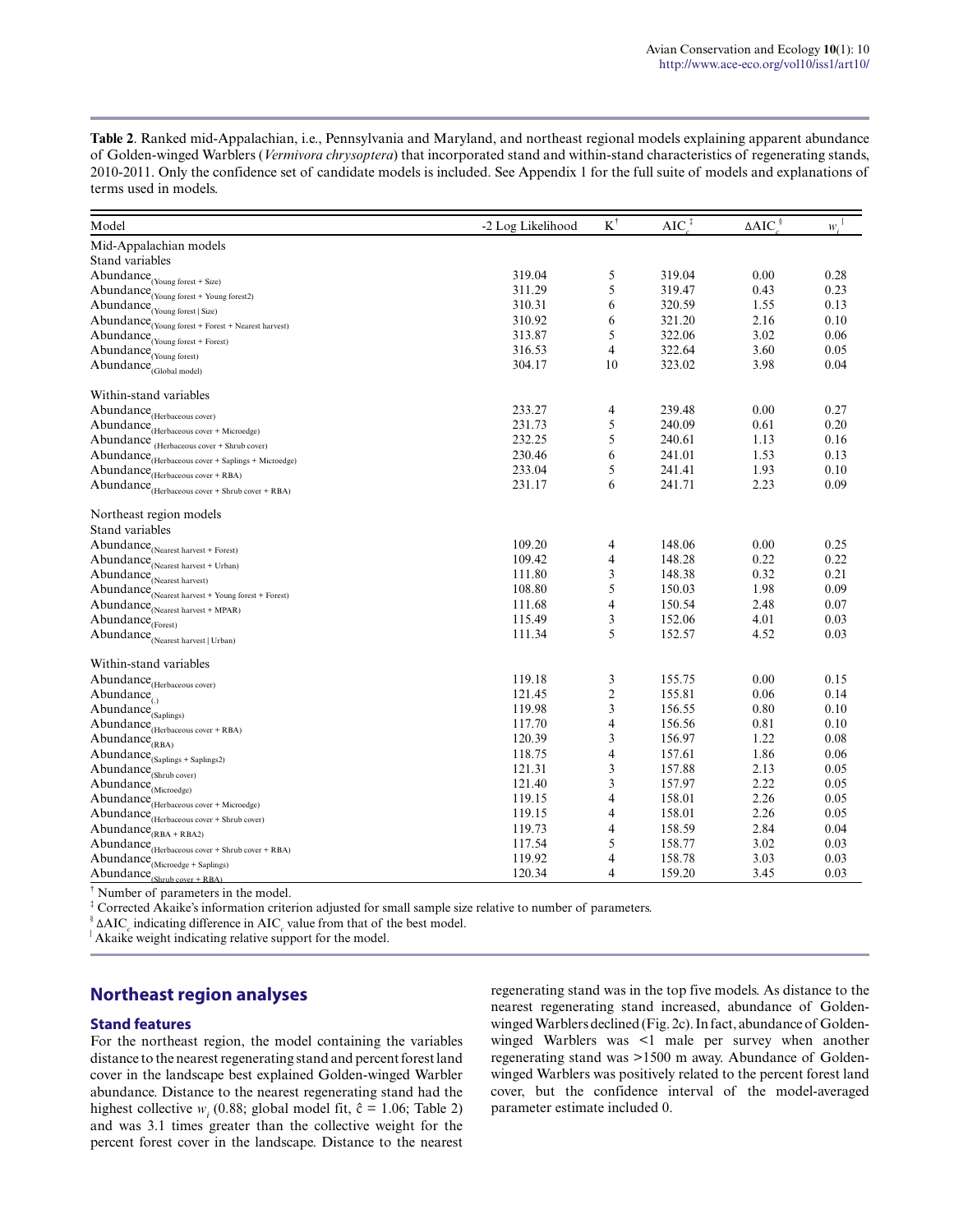**Table 3**. Predictor variables and model-averaged parameter estimates, standard errors (SEs), and 95% confidence intervals (CIs) included in models hypothesized to affect Golden-winged Warbler (*Vermivora chrysoptera*) apparent abundance at mid-Appalachian and northeast regional scales using stand and within-stand variables for regenerating stands in Pennsylvania and western Maryland, 2010-2011. Only the variables from the confidence set of candidate models are included. See Appendix 1 for explanations of terms used in models.

| Variable                  | Estimate    | <b>SE</b> | 95% CI                     |
|---------------------------|-------------|-----------|----------------------------|
| Mid-Appalachian models    |             |           |                            |
| Stand variables           |             |           |                            |
| Young forest              | 12.81       | 7.77      | $-2.34 - 27.97$            |
| Young forest <sup>2</sup> | $-102.95$   | 44.51     | $-189.74 - 16.15$          |
| Size                      | $-0.01$     | 0.01      | $-0.02 - 0.00$             |
| Forest                    | 1.76        | 1.59      | $-1.34 - 4.86$             |
| Nearest harvest           | 0.00        | 0.00      | $0.00 - 0.00$              |
| Within-stand variables    |             |           |                            |
| Herbaceous cover          | 4.98        | 1.46      | $2.13 - 7.82$              |
| Microedge                 | $-0.47$     | 0.40      | $-1.26 - 0.32$             |
| Shrub cover               | 0.82        | 0.88      | $-0.90 - 2.54$             |
| Saplings                  | 0.01        | 0.01      | $-0.01 - 0.02$             |
| <b>RBA</b>                | $-0.05$     | 0.06      | $-0.17 - 0.08$             |
| Northeast models          |             |           |                            |
| Stand variables           |             |           |                            |
| Nearest harvest           | $-1.75E-03$ | 8.11E-04  | $-3.33E - 03 - 1.72E - 04$ |
| Forest                    | 0.31        | 0.20      | $-0.08 - 0.69$             |
| Urban                     | $-37.95$    | 51.86     | $-139.11 - 63.21$          |
| Young forest              | $-0.16$     | 0.25      | $-0.65 - 0.34$             |
| <b>MPAR</b>               | $-1.10E-03$ | 3.10E-03  | $-7.10E - 03 - 0.00$       |
| Forest Urban              | 35.50       | 33.47     | $-30.10 - 101.09$          |
| Within-stand variables    |             |           |                            |
| Herbaceous cover          | 3.53        | 2.22      | $-0.81 - 7.86$             |
| Intercept                 | $-0.07$     | 0.58      | $-1.19 - 1.05$             |
| Saplings                  | $-0.02$     | 0.02      | $-0.06 - 0.02$             |
| <b>RBA</b>                | $-0.14$     | 0.14      | $-0.40 - 0.12$             |
| Saplings <sup>2</sup>     | 3.00E-04    | 2.00E-04  | $-9.00E - 05 - 6.90E - 04$ |
| Shrub cover               | $-0.03$     | 1.18      | $-2.32 - 2.27$             |
| Microedge                 | 0.13        | 0.64      | $-1.11 - 1.38$             |
| $RBA^2$                   | 0.03        | 0.04      | $-0.04 - 0.10$             |

### **Within-stand features**

For the northeast region, proportion of herbaceous cover best explained Golden-winged Warbler abundance among regenerating stands (global model fit,  $\hat{c} = 1.21$ ; Table 2). However, this variable had a model-averaged parameter estimate confidence interval that overlapped 0 (Table 3), and it had a relatively low collective *w<sup>i</sup>* (0.39). Thirteen additional models composed of combinations of 4 different variables, i.e., residual basal area, number of saplings per hectare, shrub cover, and distance to a microedge, were included in the confidence set of models, indicating that multiple variables likely explained Golden-winged Warbler response to within-stand conditions.

### **DISCUSSION**

Creation of habitat for Golden-winged Warblers is critical for the conservation and management of the species in the Appalachian Mountains (Buehler et al. 2007, Confer et al. 2011). Indeed, we have shown that habitat availability at the mid-Appalachian scale is an important driving factor of Golden-winged Warbler abundance in regenerating stands in Pennsylvania and Maryland. Apparent abundance of Golden-winged Warblers was highest between 5% and 15% of young forest cover within 1 km. Although it is necessary to provide more young forest on the landscape, i.e., >5% land in young forest cover, to attract Goldenwinged Warblers, land managers must be cautious because a loss of older age class forests, e.g., >80 years postdisturbance, could have negative consequences for Golden-winged Warblers (Frantz et al., *in press*). Golden-winged Warbler adults during the nesting season and adults and fledglings during the postfledgling stage used structurally complex, older age class forests (Streby et al. 2012, Frantz et al., *in press*, Streby, Peterson, Kramer et al., *in press*). In particular, young fledgling, i.e., <9 days postfledging, survival was negatively associated with nest distance to a forest edge (Streby, Peterson, and Anderson, *in press*).

Although the amount of forest in the landscape may be critical for Golden-winged Warbler breeding and postbreeding requirements (Thogmartin 2010, Roth et al. 2012), it received little support (i.e., collective  $w_i = 0.21$ ) in our modeling efforts. This result was likely attributable to the fact that little variation existed in forest cover across our study sites where the coefficient of variance was 14.9% and the majority (i.e., 74%) of the sites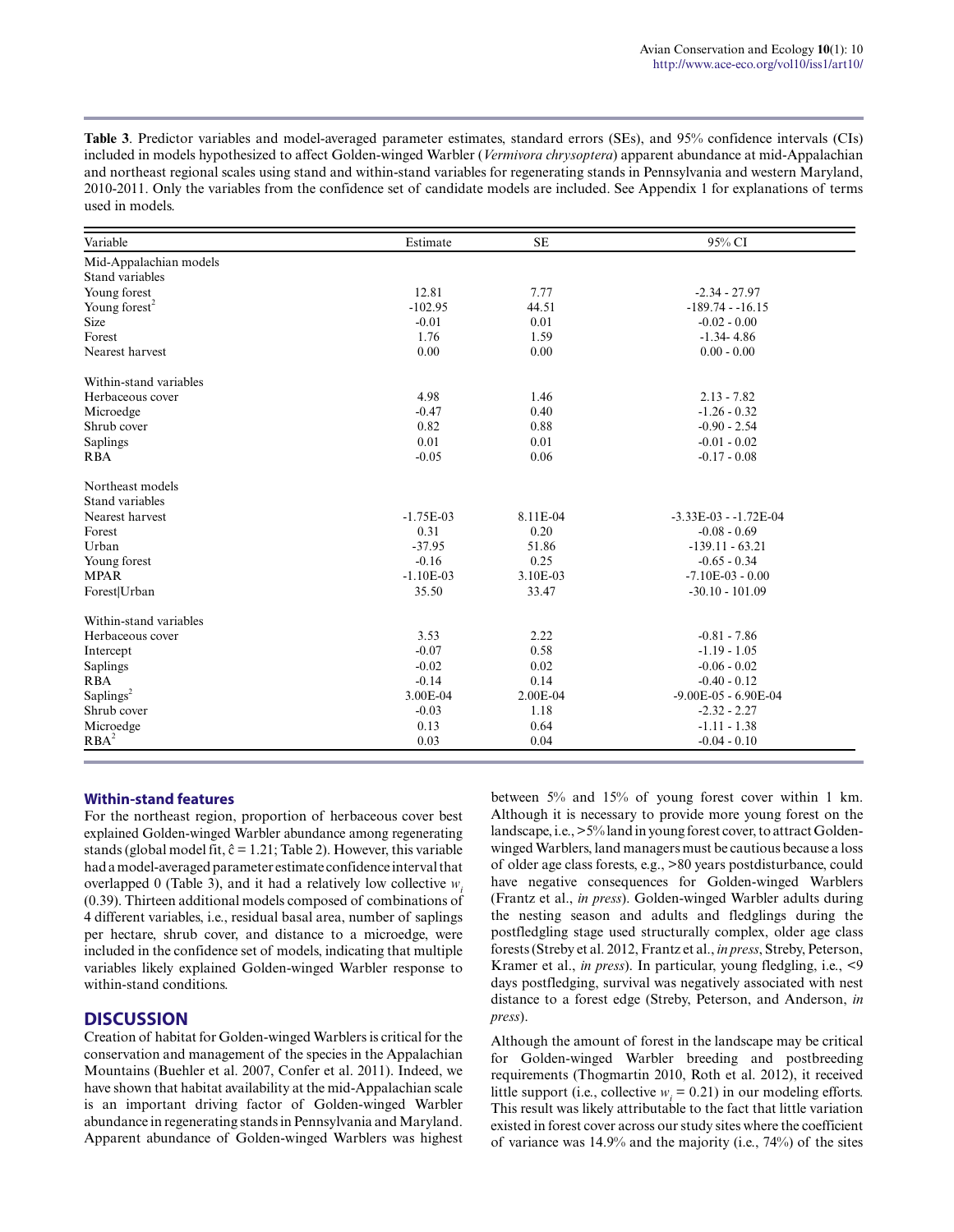| Table 4. Comparison of within-stand metrics in regenerating stands where Golden-winged Warblers (Vermivora chrysoptera) were (n                  |
|--------------------------------------------------------------------------------------------------------------------------------------------------|
| $=$ 47) and were not (n = 69) detected during point-count surveys across the mid-Appalachian and within the north-central (n = 34).              |
| northeast ( $n = 62$ ), and south-central ( $n = 20$ ; 2010-2011) regions. Bold text indicates within-stand features that differed significantly |
| $(P < 0.05)$ in post hoc univariate tests.                                                                                                       |

|                                                  | Detected       | Not Detected   | North-central  | Northeast      | South-central  |
|--------------------------------------------------|----------------|----------------|----------------|----------------|----------------|
| Variable                                         | Mean (SE)      | Mean (SE)      | Mean (SE)      | Mean (SE)      | Mean (SE)      |
| Percent cover in herbaceous vegetation           | 13.1(1.3)      | 8.1(0.1)       | 10.2(1.5)      | 10.5(0.7)      | 8.8(1.9)       |
| Percent shrub cover                              | 25.5(2.5)      | 29.0(2.5)      | 20.6(4.2)      | 36.2(1.7)      | 12.6(2.2)      |
| Distance to microedge (m)                        | 0.6(0.0)       | 0.7(0.0)       | 0.80(0.78)     | 0.53(0.03)     | 0.83(0.08)     |
| Residual basal area (m <sup>2</sup> /ha)         | 6.3(0.7)       | 8.3(0.7)       | 6.4(1.2)       | 9.2(0.5)       | 4.0(1.0)       |
| Number of saplings/ha $(\leq 10 \text{ cm dbh})$ | 5333.0 (414.8) | 5068.4 (350.2) | 3049.9 (458.9) | 6347.0 (300.7) | 5158.2 (590.1) |

had >80% forest cover. Thus, it was difficult to detect the influence of this variable. A wider breadth of landscape-scale forest cover values would need to be surveyed to determine that variable's influence on Golden-winged Warbler abundance. Nonetheless, a recent range-wide study clearly demonstrated the importance of expansive forested landscapes (>70% cover) for Golden-winged Warbler conservation (Roth et al. 2012). Finally, we found that the amount of young forest cover was negatively related to elevation, and this demonstrates the opportunity to increase forest management and restoration of scrub oak barrens at higher elevations in Pennsylvania and western Maryland for Goldenwinged Warblers (for barrens habitat and management guidelines, see Commonwealth of Pennsylvania 2010).

Across the mid-Appalachian area, percent herbaceous cover within a stand best explained abundance of Golden-winged Warblers. The amount of herbaceous cover within a stand was 1.6 times greater in stands where Golden-winged Warblers were detected (13.1%) compared to stands where Golden-winged Warblers were not detected (8.1%). Our results agree with other studies that have found that establishment of Golden-winged Warbler territories and nest sites is positively influenced by grass or herbaceous cover (Klaus and Buehler 2001, Rossell et al. 2003, Bulluck and Buehler 2008). Herbaceous cover is an important habitat component for Golden-winged Warblers, a groundnesting species, because nests are typically placed on the ground at the base of a cluster of herbaceous vegetation (Confer et al. 2011). However, Aldinger et al. (2015) found a curvilinear relationship between Golden-winged Warbler daily nest survival and grass cover, in which nest survival declined when grass cover exceeded 50%.

Residual basal area was another variable that may have influenced Golden-winged Warbler selection of regenerating stands. Golden-winged Warblers use canopy trees for foraging, song perches, and collecting nesting material, e.g., vine bark and oak leaves (Rossell 2001, Kubel 2005, Confer et al. 2011). Forest edges of regenerating stands can provide these opportunities, but maintaining residual canopy trees throughout a stand allows Golden-winged Warblers to use the entire harvested area for breeding habitat (Huffman 1997, Cumming 1998, Klaus and Buehler 2001, Kubel 2005, Roth et al. 2014). Stands with residual canopy trees have been shown to increase density, male pairing success, and reproductive success of Golden-winged Warblers in Wisconsin (Roth et al. 2014). In Tennessee and North Carolina, Klaus and Buehler (2001) found the median basal area of stands occupied by Golden-winged Warblers was 10 m²/ha. Goldenwinged Warbler abundance was greatest at approximately 7 m²/ ha residual basal area in our study area, and although numbers of residual trees by diameter classes were removed from analyses because they were correlated with residual basal area, in stands with Golden-winged Warblers 19% of residuals were 10-23 cm dbh, 39% were 23.1-38 cm dbh, and 42% were >38.1 cm dbh.

Stand features selected by breeding Golden-winged Warblers for the northeast region differed from those selected at the mid-Appalachian scale, likely because young forest cover was relatively high in abundance in the northeast region. In this case, the distance to the nearest regenerating stand and percent forest cover in the landscape best explained variation in Golden-winged Warbler abundance. Habitat isolation may cause a decrease in quality because it would limit opportunities for social interactions, such as extrapair copulations (Norris and Stutchbury 2001, Litvaitis 2003). Indeed, a concurrent study in Pennsylvania documented movement of males out of their breeding territories and into other nearby (up to 1.4 km) patches of young forest (Frantz 2013). Although researchers have emphasized the importance of clustering or clumping patches of early successional forest, especially in landscapes where little young forest occurs (DeGraaf and Yamasaki 2003), we show that providing nearby patches is also important in regions where relatively high amounts of habitat occur.

Based on the low weights of evidence, we did not find strong support that a single within-stand feature influenced abundance of Golden-winged Warblers in the northeast region. Other studies have demonstrated that within-stand vegetation features are not generalizable among regions, or even among sites within a region (Peterson et al., *in press*, Terhune et al., *in press*). Golden-winged Warbler abundance in our northeast region was best explained by herbaceous cover within the regenerating stand. Another within-stand feature that was present in several top models included the number of saplings per hectare, and our values of sapling density fell within the ranges reported by Roth and Lutz (2004). However, some studies document that Golden-winged Warblers selected areas with fewer saplings than random or unoccupied areas (Klaus and Buehler 2001, Bulluck and Buehler 2008), and others demonstrate a positive relationship with sapling stem density (Roth and Lutz 2004, Martin et al. 2007). In essence, when regenerating stands are young, e.g., 0-3 years postharvest, they lack cover and foliage provided by saplings that Goldenwinged Warblers use in foraging. Conversely, when forest regeneration transitions into the stem exclusion stage, e.g., 12+ years postharvest, the sapling cover shades out the understory vegetation used by nesting Golden-winged Warblers.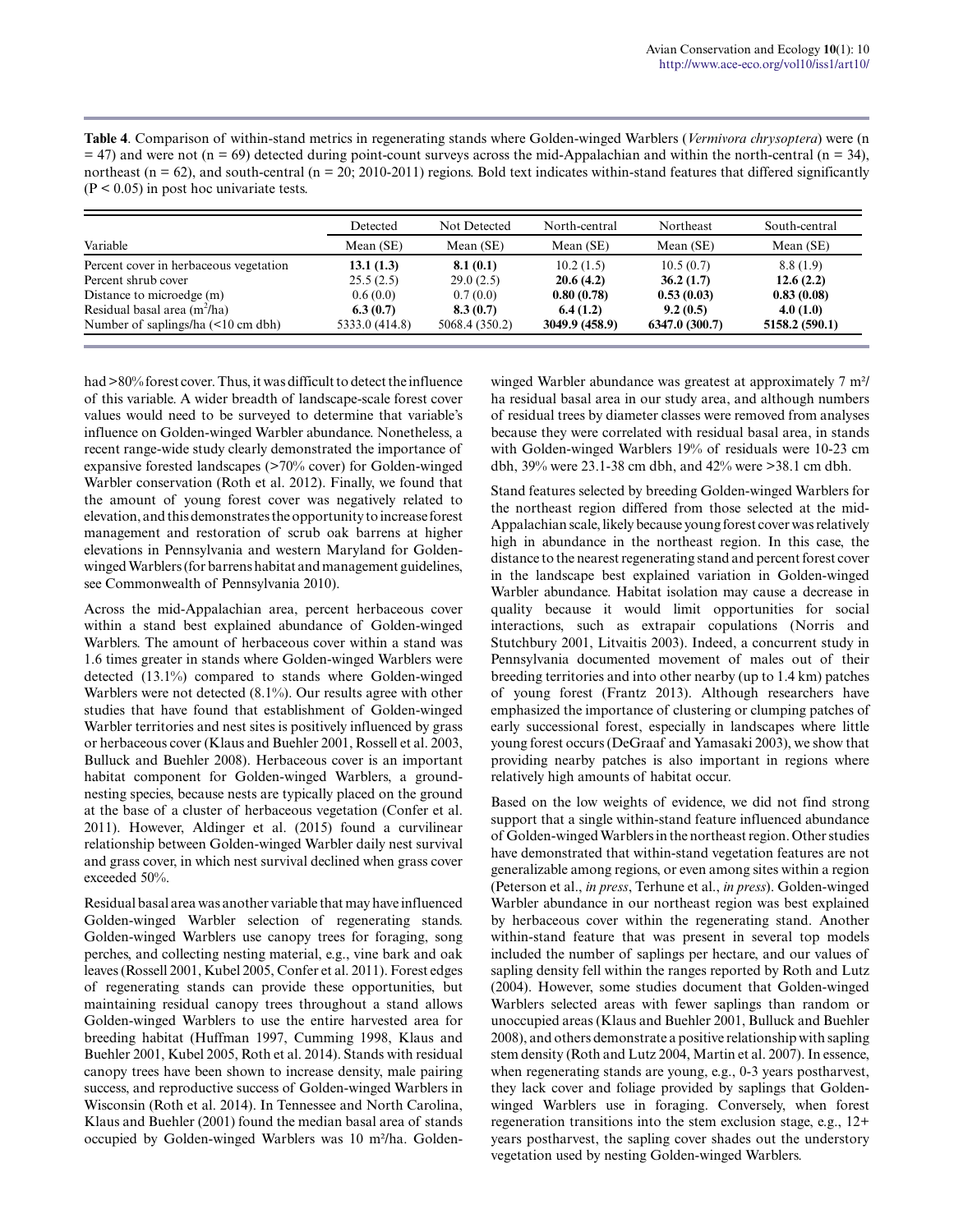Previous studies of Golden-winged Warblers in the Appalachian Mountains range indicate that Golden-winged Warblers remain largely allopatric from Blue-winged Warblers at higher elevations (Confer and Knapp 1981, Bulluck 2007, Patton et al. 2010, Larkin and Bakermans 2012). Indeed, we detected either Blue-winged Warblers or Brewster's Warblers in fewer than 5% of stands. This is likely because of the fact that we focused our surveys in areas that had a combination of extensive forest cover (mean = 84.2% within 1 km) at higher elevation (mean =  $570$  m, range =  $275-946$ m). However, we must caution that cryptic hybridization is likely to occur in the Golden-winged Warbler population we studied (Vallender et al. 2009).

# **MANAGEMENT GUIDELINES**

We believe that the many public landholdings within Goldenwinged Warbler conservation focal areas in the Appalachians can serve as cores or hubs from which to radiate Golden-winged Warbler management outward. Based on our findings, we propose the following management guidelines for land managers in the Appalachian Mountains interested in creating breeding habitat for Golden-winged Warblers using commercial timber operations.

As a rule of thumb, when managing for Golden-winged Warblers in the central Appalachian Mountains, we recommend placing regenerating stands in landscapes with ≥70% forest cover. In addition, locating regenerating stands at elevations >300 m will likely reduce potential hybridization with Blue-winged Warblers (Buehler et al. 2007, Larkin and Bakermans 2012, Roth et al. 2012). The forest cover can be in various age classes, but managers should strive for 15% of the landscape in early successional forest. This recommendation is based on a combination of our results, historical forest cover, and the Golden-winged Warbler conservation plan population goals, which include restoring the population size to the 1980s level. Based on Forest Inventory and Analysis (U.S. Forest Service) data for Pennsylvania, young forest cover declined (from 19% to 10%) between 1978 and 2012 (Alerich 1993, U.S. Forest Service 2015), as have populations of Goldenwinged Warblers in Pennsylvania (Larkin and Bakermans 2012). If breeding habitat is a primary reason for decline, and recent levels of young forest (10-11%; U.S. Forest Service 2015) are not enough to reverse or stabilize population declines, then young forest levels that more closely match forest cover in the 1970s-1980s are needed. However, we caution that more research is required to understand Golden-winged Warbler response to interspersion and extent of young forest cover. If possible, new regenerating stands should be located near other early successional patches such as barrens, abandoned fields, wetlands, or other regenerating stands that may serve as source populations of Golden-winged Warblers. All recent disturbances, i.e., within the past 15 years, should be taken into consideration when coordinating forest management plans for Golden-winged Warblers. Forests previously disturbed by insect outbreaks, tornadoes, or fires are appropriate places for placement of new regenerating stands. Managers should take advantage of such disturbances by planning future regenerating stands, prescribed fires, or other mechanical disturbances nearby. If large areas of young forest do not exist from previous disturbances, they can be created through active forest management. Clustering regenerating stands within 1-2 km is recommended. Furthermore, creating multiple and localized regenerating stands over time

ensures that when 1 stand succeeds out of quality habitat, i.e., >12 years postharvest, other useable stands remain in the landscape.

Within a stand, we recommend that managers provide habitat for foraging, nesting, and territory delineation activities of Goldenwinged Warblers. These needs can be met by creating or maintaining patchy habitat that provides a mix of interspersed residual trees, saplings, shrubs, forbs, grasses, and bare ground (see Bakermans et al. 2011 for detailed prescriptions; Fig. 3). In particular, managers need to retain an appropriate number of dominant or codominant crown class trees (i.e., 3-12 m²/ha) with at least 40% of residuals >38 cm dbh. Retention of residual canopy trees has proved an effective management tool to increase breeding density of Golden-winged Warblers within a stand (Roth et al. 2014). Many of the components that collectively create patchy and herbaceous (minimum 10%) conditions can occur within a regenerating stand when properly retiring skid trails, haul roads, and landings.

**Fig. 3**. Example of regenerating stands in Pennsylvania with (a) interspersed residual trees postharvest and (b) a mix of snags, saplings, shrubs, forbs, grasses, and bare ground 3 years postharvest.



The GWWG's long-term goal is to halt the decline of Goldenwinged Warblers and ultimately double the present-day population by the year 2050, primarily through habitat management. The most important contribution to Goldenwinged Warbler conservation will be to maximize the amount of young forest that can be sustainably managed in Golden-winged Warbler conservation regions, as developed by the GWWG, which are mostly, if not entirely, devoid of Blue-winged Warblers. As such, timber management will be an essential approach to meeting the ambitious early successional habitat goals outlined in the Golden-winged Warbler conservation plan (Roth et al. 2012). Efforts to increase Golden-winged Warbler populations throughout the Appalachians will have the greatest impact and success when following these and other scientifically backed management guidelines (Bakermans et al. 2011, Roth et al. 2012).

*Responses to this article can be read online at:* <http://www.ace-eco.org/issues/responses.php/747>

### **Acknowledgments:**

*We dedicate this manuscript to our friend and coworker, Adam Sabatine, who passed away 19 April 2012. Adam's passion and dedication to avian conservation will be missed. We thank the National Fish and Wildlife Foundation in cooperation with American Bird Conservancy and Appalachian Mountains Joint*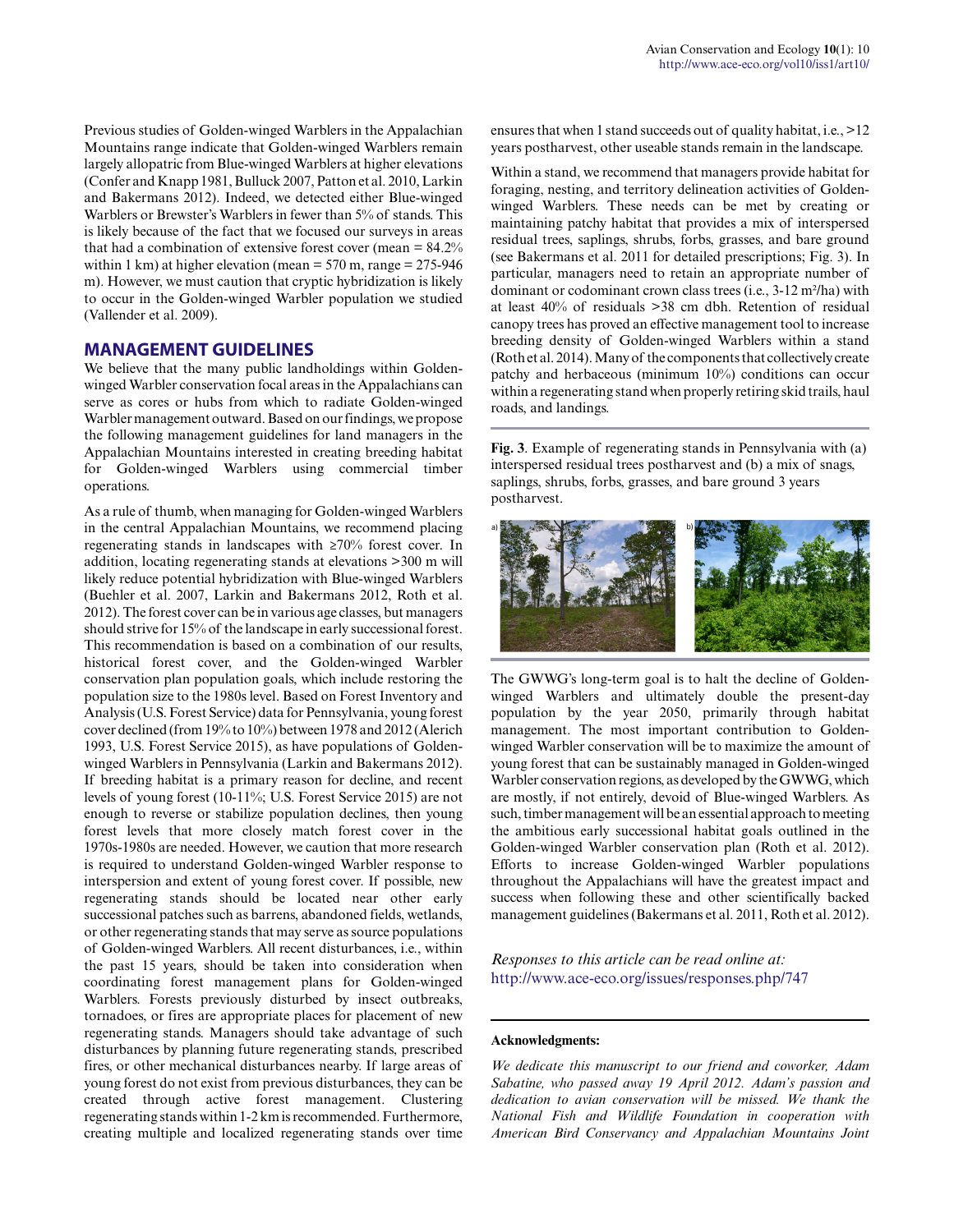*Venture for providing financial and administrative support for this project. We thank Pennsylvania Department of Conservation and Natural Resources Bureau of Forestry, the Pennsylvania Game Commission, Blooming Grove Hunting and Fishing Club, and Maryland Department of Natural Resources for personnel, resources, and access to their lands. We would also like to thank all the field assistants in data collection: Mack Frantz, Andrea Evans, Brandon Miller, Douglas Gross, Gwen Brewer, James McCann, and Adam Sabatine.*

# **LITERATURE CITED**

Aldinger, K. R. 2010. *Playback surveys and breeding habitat characteristics of Golden-winged Warblers (*Vermivora chrysoptera*) on high-elevation pasturelands on the Monongahela National Forest, West Virginia*. Thesis. University of West Virginia, Morgantown, West Virginia, USA.

Aldinger, K. R., T. M. Terhune II, P. B. Wood, D. A. Buehler, M. H. Bakermans, J. L. Confer, D. J. Flaspohler, J. L. Larkin, J. P. Loegering, K. L. Percy, A. M. Roth, and C. G. Smalling. 2015. Variables associated with nest survival of Golden-winged Warblers (*Vermivora chrysoptera*) among vegetation communities commonly used for nesting. *Avian Conservation and Ecology* 10 (1):6.<http://dx.doi.org/10.5751/ACE-00748-100106>

Aldinger, K. R., and P. B. Wood. 2014. Reproductive success and habitat characteristics of Golden-winged Warblers in highelevation pasturelands. *Wilson Journal of Ornithology* 126:279-287. [http://dx.doi.org/10.1676/13-114.1](http://dx.doi.org/10.1676%2F13-114.1)

Alerich, C. L. 1993. *Forest statistics for Pennsylvania—1978 and 1989.* Resource Bulletin NE-126, U.S. Forest Service, Northeastern Forest Experiment Station, Radnor, Pennsylvania, USA.

Bakermans, M. H., J. L. Larkin, B. W. Smith, T. M. Fearer, and B. C. Jones. 2011. *Golden-winged Warbler habitat best management practices for forestlands in Maryland and Pennsylvania*. American Bird Conservancy, The Plains, Virginia, USA.

Bakermans, M. H., and A. D. Rodewald. 2006. Scale-dependent habitat use of Acadian Flycatcher (*Empidonax virescens*) in central Ohio. *Auk* 123:368-382. [http://dx.doi.org/10.1642/0004-8038](http://dx.doi.org/10.1642%2F0004-8038%282006%29123%5B368%3ASHUOAF%5D2.0.CO%3B2) [\(2006\)123\[368:SHUOAF\]2.0.CO;2](http://dx.doi.org/10.1642%2F0004-8038%282006%29123%5B368%3ASHUOAF%5D2.0.CO%3B2) 

Bolker, B. M., M. E. Brooks, C. J. Clark, S. W. Geange, J. R. Poulsen, M. H. H. Stevens, and J.-S. S. White. 2009. Generalized linear mixed models: a practical guide for ecology and evolution. *Trends in Ecology and Evolution* 24:127-135. [http://dx.doi.](http://dx.doi.org/10.1016%2Fj.tree.2008.10.008) [org/10.1016/j.tree.2008.10.008](http://dx.doi.org/10.1016%2Fj.tree.2008.10.008) 

Brauning, D. W., editor. 1992. *Atlas of breeding birds in Pennsylvania*. University of Pittsburgh Press, Pittsburgh, Pennsylvania, USA.

Brawn, J. D., S. K. Robinson, and F. R. Thompson III. 2001. The role of disturbance in the ecology and conservation of birds. *Annual Review of Ecology and Systematics* 32:251-276. [http://dx.](http://dx.doi.org/10.1146%2Fannurev.ecolsys.32.081501.114031) [doi.org/10.1146/annurev.ecolsys.32.081501.114031](http://dx.doi.org/10.1146%2Fannurev.ecolsys.32.081501.114031) 

Buehler, D. A., A. M. Roth, R. Vallender, T. C. Will, J. L. Confer, R. A. Canterbury, S. B. Swarthout, K. V. Rosenberg, and L. P. Bulluck. 2007. Status and conservation priorities of Goldenwinged Warbler (*Vermivora chrysoptera*) in North America. *Auk*

124:1439-1445. [http://dx.doi.org/10.1642/0004-8038\(2007\)124\[1439:](http://dx.doi.org/10.1642%2F0004-8038%282007%29124%5B1439%3ASACPOG%5D2.0.CO%3B2) [SACPOG\]2.0.CO;2](http://dx.doi.org/10.1642%2F0004-8038%282007%29124%5B1439%3ASACPOG%5D2.0.CO%3B2)

Buffum, B., S. R. McWilliams, and P. V. August. 2011. A spatial analysis of forest management and its contribution to maintaining the extent of shrubland habitat in southern New England, United States. *Forest Ecology and Management* 262:1775-1785. [http://dx.doi.org/10.1016/j.foreco.2011.07.024](http://dx.doi.org/10.1016%2Fj.foreco.2011.07.024)

Bulluck, L. P. 2007. *Golden-winged Warbler (*Vermivora chrysoptera*) demographics and habitat use and the potential effects of land use change on Golden-winged and Cerulean Warblers (*Setophaga cerulea*) in the Cumberland Mountains of Tennessee*. Dissertation. University of Tennessee, Knoxville, Tennessee, USA.

Bulluck, L. P., and D. A. Buehler. 2008. Factors influencing Golden-winged Warbler (*Vermivora chrysoptera*) nest-site selection and nest survival in the Cumberland Mountains of Tennessee. *Auk* 125:551-559. [http://dx.doi.org/10.1525/auk.2008.07075](http://dx.doi.org/10.1525%2Fauk.2008.07075) 

Burnham, K. P., and D. R. Anderson. 2002. *Model selection and multimodel inference: a practical information-theoretic approach*. Second edition. Springer-Verlag, New York, New York, USA. [http://dx.doi.org/10.1007/b97636](http://dx.doi.org/10.1007%2Fb97636) 

Commonwealth of Pennsylvania. 2010. *Barrens habitat*. Pennsylvania Game Commission, Harrisburg, Pennsylvania, USA. [online] URL: [http://www.portal.state.pa.us/portal/server.](http://www.portal.state.pa.us/portal/server.pt/document/1350664/barrens_chapter_pdf) [pt/document/1350664/barrens\\_chapter\\_pdf](http://www.portal.state.pa.us/portal/server.pt/document/1350664/barrens_chapter_pdf)

Confer, J. L., K. W. Barnes, and E. C. Alvery. 2010. Golden- and Blue-winged Warblers: distribution, nesting success, and genetic differences in two habitats. *Wilson Journal of Ornithology* 122:273-278. [http://dx.doi.org/10.1676/09-136.1](http://dx.doi.org/10.1676%2F09-136.1)

Confer, J. L., J. Gebhards, and J. Yrizarry. 1998. Golden-winged and Blue-winged Warblers at Sterling Forest: a unique circumstance. *Kingbird* 39:50-55.

Confer, J. L., P. Hartman, and A. Roth. 2011. Golden-winged Warbler (*Vermivora chrysoptera*). Number 20 *in* A. Poole, editor. *The birds of North America*. Academy of Natural Sciences, Philadelphia, Pennsylvania, USA; and American Ornithologists' Union, Washington, D.C., USA.

Confer, J. L., and K. Knapp. 1981. Golden-winged Warblers and Blue-winged Warblers: the relative success of a habitat specialist and a generalist. *Auk* 98:108-114.

Confer, J. L., J. L. Larkin, and P. E. Allen. 2003. Effects of vegetation, interspecific competition, and brood parasitism on Golden-winged Warbler (*Vermivora chrysoptera*) nesting success. *Auk* 120:138-144. [http://dx.doi.org/10.2307/4090148](http://dx.doi.org/10.2307%2F4090148)

Cumming, E. E. 1998. *Distribution and habitat associations of Golden-winged Warblers in Duck Mountain, Riding Mountain, and Porcupine Hills, Manitoba, 1998.* Canadian Wildlife Service-Forest Research Program, Saskatoon, Saskatchewan, Canada.

DeGraaf, R. M., and M. Yamasaki. 2003. Options for managing early-successional forest and shrubland bird habitats in the northeastern United States. *Forest Ecology and Management* 185:179-191. [http://dx.doi.org/10.1016/S0378-1127\(03\)00254-8](http://dx.doi.org/10.1016%2FS0378-1127%2803%2900254-8) 

Dettmers, R., D. A. Buehler, J. G. Bartlett, and N. A. Klaus. 1999. Influence of point count length and repeated visits on habitat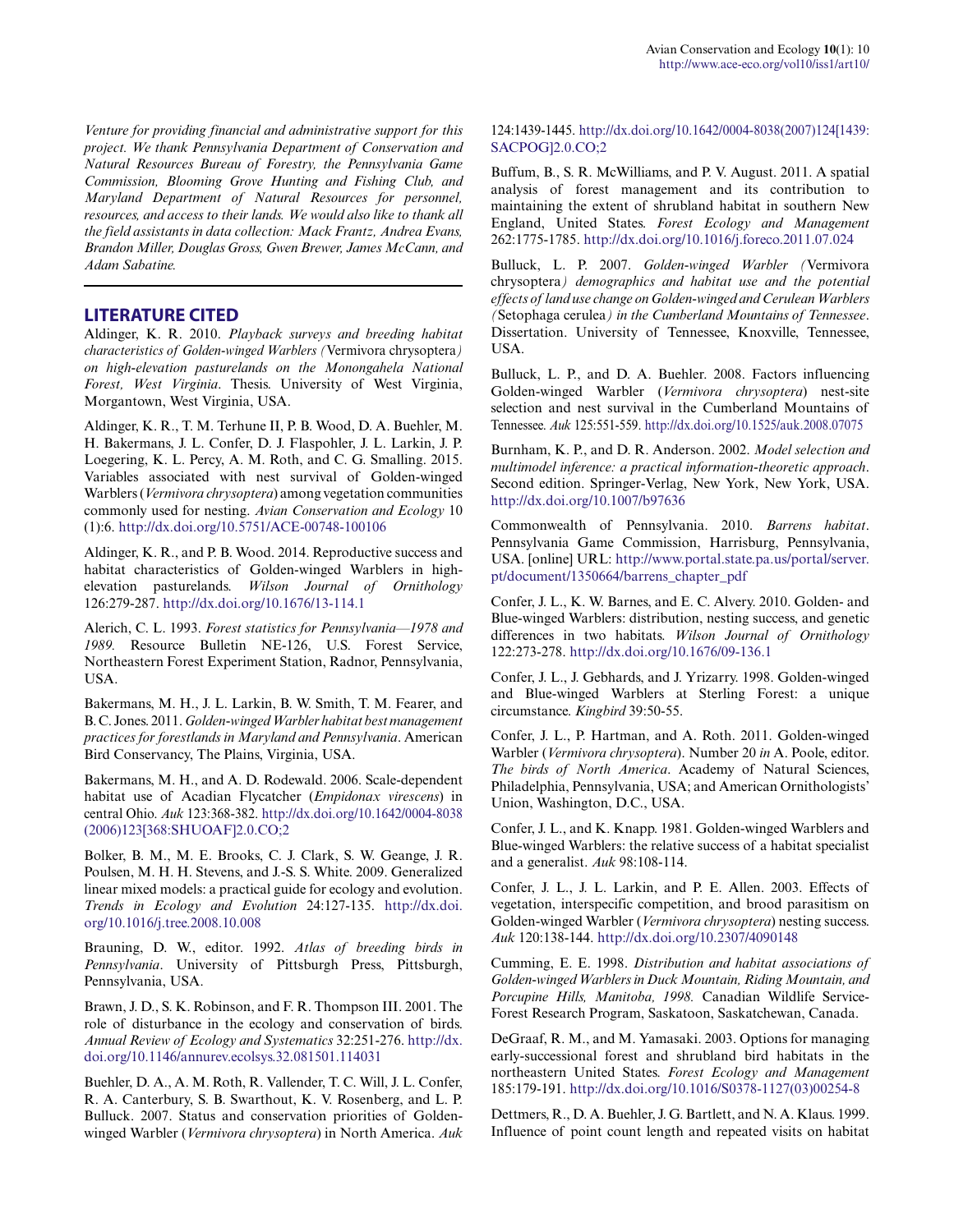model performance. *Journal of Wildlife Management* 63:815-823. [http://dx.doi.org/10.2307/3802794](http://dx.doi.org/10.2307%2F3802794) 

Efford, M. G., and D. K. Dawson. 2009. Effect of distance-related heterogeneity on population size estimates from point counts. *Auk* 126:100-111. [http://dx.doi.org/10.1525/auk.2009.07197](http://dx.doi.org/10.1525%2Fauk.2009.07197) 

Ellison, W. G. 2010. *Second atlas of the breeding birds of Maryland and the District of Columbia*. Johns Hopkins University Press, Baltimore, Maryland, USA.

Fenneman, N. M. 1938. *Physiography of the eastern United States*. First edition. McGraw-Hill, New York, New York, USA.

Fike, J. 1999. *Terrestrial and palustrine communities of Pennsylvania*. Pennsylvania Department of Conservation and Natural Resources, Harrisburg, Pennsylvania, USA.

Frantz, M. W. 2013. *Is spot mapping missing important aspects of Golden-winged Warbler (*Vermivora chrysoptera*) breeding habitat?* Thesis. Indiana University of Pennsylvania, Indiana, Pennsylvania, USA.

Frantz, M. W., K. R. Aldinger, P. B. Wood, J. Duchamp, T. Nuttle, A. C. Vitz, and J. L. Larkin. *In press*. Space and habitat use of breeding Golden-winged Warblers in the central Appalachian Mountains. *In* H. M. Streby, D. Buehler, and D. E. Andersen, editors. *Golden-winged Warbler ecology, conservation and habitat management*. Studies in Avian Biology Series. CRC, Boca Raton, Florida, USA.

Friesen, L. E., P. F. J. Eagles, and R. J. Mackay. 1995. Effects of residential development on forest-dwelling neotropical migrant songbirds. *Conservation Biology* 9:1408-1414. [http://dx.doi.](http://dx.doi.org/10.1046%2Fj.1523-1739.1995.09061408.x) [org/10.1046/j.1523-1739.1995.09061408.x](http://dx.doi.org/10.1046%2Fj.1523-1739.1995.09061408.x) 

Fry, J. A., G. Xian, S. Jin, J. A. Dewitz, C. G. Homer, L. Yang, C. A. Barnes, N. D. Herold, and J. D. Wickham, 2011. Completion of the 2006 National Land Cover Database for the conterminous United States. *Photogrammetric Engineering & Remote Sensing* 77:858-864.

Galipaud, M., M. A. F. Gilingham, M. David, and F.-X. Dechaume-Moncharmont. 2014. Ecologists overestimate the importance of predictor variables in model averaging: a plea for cautious interpretations. *Methods in Ecology and Evolution* 5:983-991. [http://dx.doi.org/10.1111/2041-210X.12251](http://dx.doi.org/10.1111%2F2041-210X.12251)

Gregory, R. D., D. W. Gibbons, and P. F. Donald. 2004. Bird census and survey techniques. Pages 17-55 *in* W. J. Sutherland, I. Newton, and R. E. Green, editors. *Bird ecology and conservation: a handbook of techniques*. Oxford University Press, Oxford, UK. [http://dx.doi.org/10.1093/acprof:oso/9780198520863.003.0002](http://dx.doi.org/10.1093%2Facprof%3Aoso%2F9780198520863.003.0002)

Hagan, J. M., P. S. McKinley, A. L. Meehan, and S. L. Grove. 1997. Diversity and abundance of landbirds in a northeastern industrial forest. *Journal of Wildlife Management* 61:718-735. [http://dx.doi.org/10.2307/3802179](http://dx.doi.org/10.2307%2F3802179) 

Huffman, R. D. 1997. *Effects of residual overstory on bird use and aspen regeneration in aspen harvest sites in Tamarac National Wildlife Refuge, Minnesota*. Thesis. West Virginia University, Morgantown, West Virginia, USA.

Hutto, R. L. 1985. Habitat selection by nonbreeding, migratory land birds. Pages 455-476 *in* M. L. Cody, editor. *Habitat selection in birds*. Academic, New York, New York, USA.

Johnson, D. H. 1980. The comparison of usage and availability measurements for evaluation resource preference. *Ecology* 61:65-71. [http://dx.doi.org/10.2307/1937156](http://dx.doi.org/10.2307%2F1937156) 

Johnson, D. H. 2008. In defense of indices: the case of bird surveys. *Journal of Wildlife Management* 72:857-868. [http://dx.](http://dx.doi.org/10.2193%2F2007-294) [doi.org/10.2193/2007-294](http://dx.doi.org/10.2193%2F2007-294)

Jones, J. 2001. Habitat selection studies in avian ecology: a critical review. *Auk* 118:557-562. [http://dx.doi.org/10.1642/0004-8038](http://dx.doi.org/10.1642%2F0004-8038%282001%29118%5B0557%3AHSSIAE%5D2.0.CO%3B2) [\(2001\)118\[0557:HSSIAE\]2.0.CO;2](http://dx.doi.org/10.1642%2F0004-8038%282001%29118%5B0557%3AHSSIAE%5D2.0.CO%3B2) 

Klaus, N. A., and D. A. Buehler. 2001. Golden-winged Warbler breeding habitat characteristics and nest success in clearcuts in the southern Appalachian Mountains. *Wilson Bulletin* 113:297-301. [http://dx.doi.org/10.1676/0043-5643\(2001\)113\[0297:](http://dx.doi.org/10.1676%2F0043-5643%282001%29113%5B0297%3AGWWBHC%5D2.0.CO%3B2) [GWWBHC\]2.0.CO;2](http://dx.doi.org/10.1676%2F0043-5643%282001%29113%5B0297%3AGWWBHC%5D2.0.CO%3B2) 

Kubel, J. E. 2005. *Breeding ecology of Golden-winged Warblers in managed habitats of central Pennsylvania*. Thesis. Pennsylvania State University, State College, Pennsylvania, USA.

Kubel, J. E., and R. H. Yahner. 2008. Quality of anthropogenic habitats for Golden-winged Warblers in central Pennsylvania. *Wilson Journal of Ornithology* 120:801-812. [http://dx.doi.](http://dx.doi.org/10.1676%2F06-114.1) [org/10.1676/06-114.1](http://dx.doi.org/10.1676%2F06-114.1) 

Larkin, J. L., and M. H. Bakermans. 2012. Golden-winged Warbler, *Vermivora chrysoptera*. Pages 350-351 *in* A. M. Wilson, D. W. Brauning, and R. S Mulvihill, editors. *Second atlas of breeding birds in Pennsylvania*. Pennsylvania State University Press, University Park, Pennsylvania, USA.

Lindén, A., and S. Mäntyniemi. 2011. Using the negative binomial distribution to model overdispersion in ecological count data. *Ecology* 92:1414-1421. [http://dx.doi.org/10.1890/10-1831.1](http://dx.doi.org/10.1890%2F10-1831.1)

Litvaitis, J. A. 2003. Are pre-Colombian conditions relevant baselines for managed forests in the northeastern United States? *Forest Ecology and Management* 185:113-126. [http://dx.doi.](http://dx.doi.org/10.1016%2FS0378-1127%2803%2900250-0) [org/10.1016/S0378-1127\(03\)00250-0](http://dx.doi.org/10.1016%2FS0378-1127%2803%2900250-0)

Litvaitis, J. A., D. l. Wagner, J. L. Confer, M. D. Tarr, and E. J. Snyder. 1999. Early successional forests and shrub-dominated habitats: land-use artifact or critical community in the northeastern United States. *Northeast Wildlife* 54:101-118.

Lorimer, C. G., and L. E. Frelich. 1994. Natural disturbance regimes in old-growth northern hardwoods: implications for restoration efforts. *Journal of Forestry* 92:33-38.

Martin, K. J., R. S. Lutz, and M. Worland. 2007. Golden-winged Warbler habitat use and abundance in northern Wisconsin. *Wilson Journal of Ornithology* 119:523-532. [http://dx.doi.](http://dx.doi.org/10.1676%2F06-103.1) [org/10.1676/06-103.1](http://dx.doi.org/10.1676%2F06-103.1) 

Masek, J. G., W. B. Cohen, D. Leckie, M. A. Wulder, R. Vargas, B. de Jong, S. Healey, B. Law, R. Birdsey, R. A. Houghton, D. Mildrexler, S. Goward, and W. B. Smith. 2011. Recent rates of forest harvest and conversion in North America. *Journal of Geophysical Research* 116:G00K03. [http://dx.doi.](http://dx.doi.org/10.1029%2F2010jg001471) [org/10.1029/2010jg001471](http://dx.doi.org/10.1029%2F2010jg001471)

Masek, J. G., S. N. Goward, R. E. Kennedy, W. B. Cohen, G. G. Moisen, K. Schleeweis, and C. Huang. 2013. United States forest disturbance trends observed using Landsat time series. *Ecosystems* 16:1087-1104. [http://dx.doi.org/10.1007/s10021-013-9669-9](http://dx.doi.org/10.1007%2Fs10021-013-9669-9)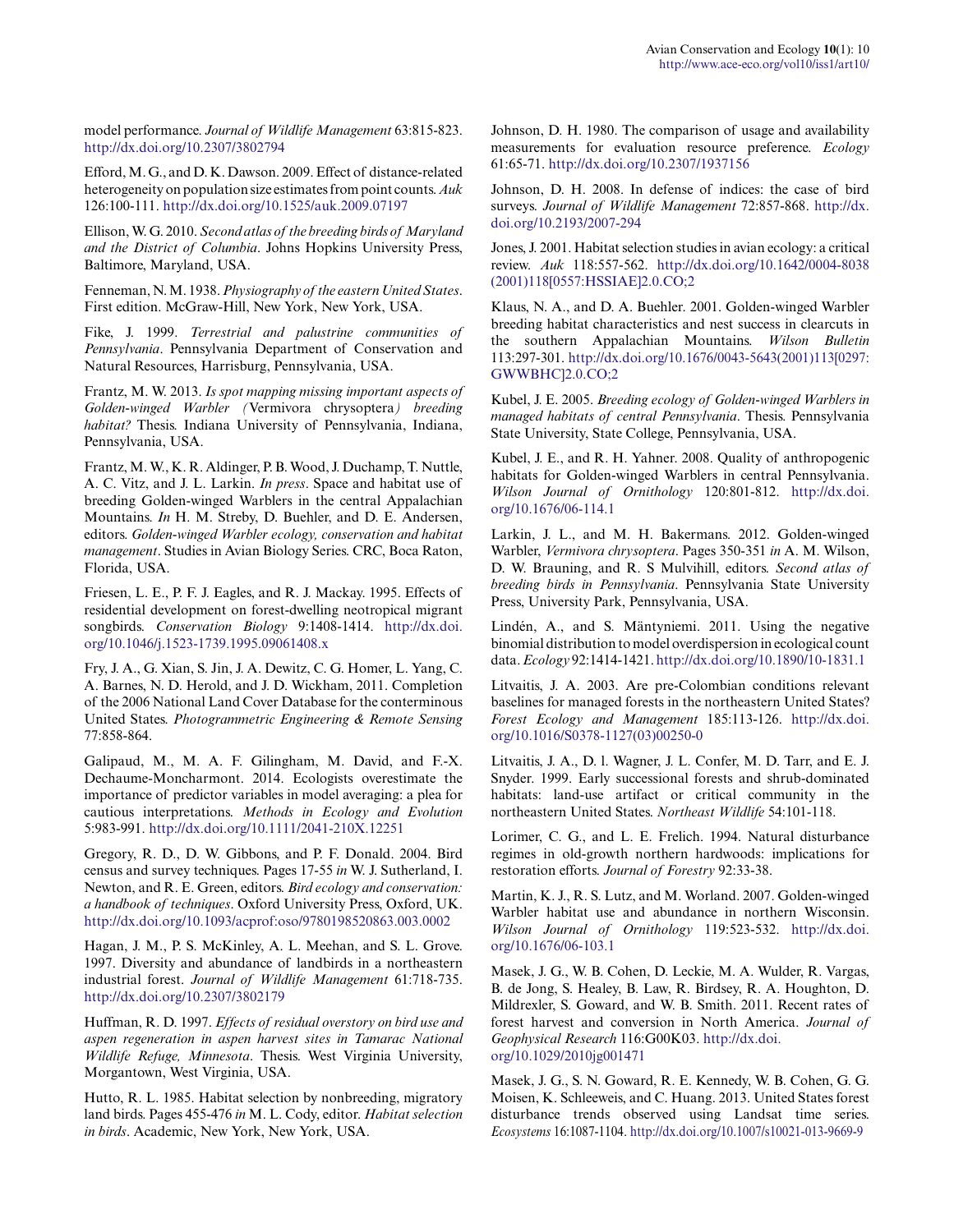Norris, D. R., and B. J. M. Stutchbury. 2001. Extraterritorial movements of a forest songbird in a fragmented landscape. *Conservation Biology* 15:729-736. [http://dx.doi.org/10.1046/](http://dx.doi.org/10.1046%2Fj.1523-1739.2001.015003729.x) [j.1523-1739.2001.015003729.x](http://dx.doi.org/10.1046%2Fj.1523-1739.2001.015003729.x)

O'Hara, R. B., and D. J. Kotze. 2010. Do not log-transform count data. *Methods in Ecology and Evolution* 1:118-122. [http://dx.doi.](http://dx.doi.org/10.1111%2Fj.2041-210X.2010.00021.x) [org/10.1111/j.2041-210X.2010.00021.x](http://dx.doi.org/10.1111%2Fj.2041-210X.2010.00021.x) 

Partners in Flight Science Committee. 2013. *Population estimates database, version 2013*. Rocky Mountain Bird Observatory, Fort Collins, Colorado, USA. [online] URL: [http://rmbo.org/](http://rmbo.org/pifpopestimates) [pifpopestimates](http://rmbo.org/pifpopestimates)

Patton, L. L., D. S. Maehr, J. E. Duchamp, S. Fei, J. W. Gassett, and J. L. Larkin. 2010. Do the Golden-winged Warbler and Bluewinged Warbler exhibit species-specific differences in their breeding habitat use? *Avian Conservation and Ecology* 5(2): 2. [http://dx.doi.org/10.5751/ACE-00392-050202](http://dx.doi.org/10.5751%2FACE-00392-050202) 

Peterson, S. M., H. M. Streby, and D. E. Andersen. *In press*. Management implications of brood division in Golden-winged Warblers. *In* H. M. Streby, D. Buehler, and D. E. Andersen, editors. *Golden-winged Warbler ecology, conservation and habitat management*. Studies in Avian Biology Series. CRC, Boca Raton, Florida, USA.

Reger, J. P., and E. T. Cleaves. 2008. *Explanatory text for the physiographic map of Maryland (version MDPHYS2003.2)*. Open-File Report 08-03-1, Maryland Geological Survey, Maryland Department of Natural Resources, Baltimore, Maryland, USA.

Rempel, R. S., D. Kaukinen, and A. P. Carr. 2012. *Patch analyst and patch grid*. Ontario Ministry of Natural Resources, Centre for Northern Forest Ecosystem Research, Thunder Bay, Ontario, Canada.

Robbins, C. S., editor. 1996. *Atlas of the breeding birds of Maryland and the District of Columbia*. University of Pittsburgh Press, Pittsburgh, Pennsylvania, USA.

Robbins, C. S., D. K. Dawson, and B. A. Dowell. 1989. Habitat area requirements of breeding forest birds of the middle Atlantic states. *Wildlife Monographs* 103:3-34.

Rodewald, A. D., and M. H. Bakermans. 2006. What is the appropriate paradigm for riparian forest conservation? *Biological Conservation* 128:193-200. [http://dx.doi.org/10.1016/j.biocon.2005.09.041](http://dx.doi.org/10.1016%2Fj.biocon.2005.09.041)

Rodewald, A. D., and R. H. Yahner. 2001. Influence of landscape composition on avian community structure and associated mechanisms. *Ecology* 82:3493-3504. [http://dx.doi.org/10.1890/0012-9658](http://dx.doi.org/10.1890%2F0012-9658%282001%29082%5B3493%3AIOLCOA%5D2.0.CO%3B2) [\(2001\)082\[3493:IOLCOA\]2.0.CO;2](http://dx.doi.org/10.1890%2F0012-9658%282001%29082%5B3493%3AIOLCOA%5D2.0.CO%3B2)

Rossell, C. R., Jr. 2001. Song perch characteristics of Goldenwinged Warblers in a mountain wetland. *Wilson Bulletin* 113:246-248. [http://dx.doi.org/10.1676/0043-5643\(2001\)113\[0246:](http://dx.doi.org/10.1676%2F0043-5643%282001%29113%5B0246%3ASPCOGW%5D2.0.CO%3B2) [SPCOGW\]2.0.CO;2](http://dx.doi.org/10.1676%2F0043-5643%282001%29113%5B0246%3ASPCOGW%5D2.0.CO%3B2) 

Rossell, C. R., S. C. Patch, and S. P. Wilds. 2003. Attributes of Golden-winged Warbler territories in a mountain wetland. *Wildlife Society Bulletin* 31:1099-1104.

Roth, A. M., D. J. Flaspohler, and C. R. Webster. 2014. Legacy tree retention in young aspen forest improves nesting habitat quality for Golden-winged Warbler (*Vermivora chrysoptera*). *Forest Ecology and Management* 321:61-70. [http://dx.doi.](http://dx.doi.org/10.1016%2Fj.foreco.2013.07.047) [org/10.1016/j.foreco.2013.07.047](http://dx.doi.org/10.1016%2Fj.foreco.2013.07.047)

Roth, A. M., and S. Lutz. 2004. Relationship between territorial male Golden-winged Warblers in managed aspen stands in northern Wisconsin, USA. *Forest Science* 50:153-161.

Roth, A. M., R. W. Rohrbaugh, T. Will, and D. A. Buehler, editors. 2012. *Golden-winged Warbler status review and conservation plan*. Golden-winged Warbler Working Group, Michigan Technological University, Houghton, Michigan, USA. [online] URL: [http://](http://www.gwwa.org/resources/GWWAPlanDraft129-LR.pdf) [www.gwwa.org/resources/GWWAPlanDraft129-LR.pdf](http://www.gwwa.org/resources/GWWAPlanDraft129-LR.pdf)

Royall, R. M. 1997. *Statistical evidence: a likelihood paradigm*. Chapman Hall, London, UK.

SAS Institute. 1996. *SAS language version 9.1*. SAS Institute, Cary, North Carolina, USA.

Sauer, J. R., J. E. Hines, J. E. Fallon, K. L. Pardieck, D. J. Ziolkowski Jr., and W. A. Link. 2014. *The North American Breeding Bird Survey, results and analysis 1966-2012. Version 02.19.2014.* U.S. Geological Survey, Patuxent Wildlife Research Center, Laurel, Maryland, USA.

Schabenberger, O., and F. J. Pierce. 2002. *Contemporary statistical models for the plant and soil sciences*. CRC, Boca Raton, Florida, USA.

Sevon, W. D. 2000. *Physiographic provinces of Pennsylvania.* Fourth edition. Commonwealth of Pennsylvania, Department of Conservation and Natural Resources, Bureau of Topographic and Geologic Survey, Harrisburg, Pennsylvania, USA.

Smith, E. T. 2007. *Early successional habitat*. Fish and Wildlife Habitat Management Leaflet No. 41, Natural Resources Conservation Service, Washington, D.C., USA.

Smith, B. W., P. D. Miles, C. H. Perry, and S. A. Pugh. 2009. *Forest resources of the United States, 2007*. General Technical Report WO-78, U.S. Forest Service, Washington, D.C., USA.

Streby, H., J. P. Loegering, and D. E. Andersen. 2012. Spotmapping underestimates song-territory size and use of mature forest by breeding Golden-winged Warblers in Minnesota, USA. *Wildlife Society Bulletin* 36:40-46. [http://dx.doi.org/10.1002/](http://dx.doi.org/10.1002%2Fwsb.118) [wsb.118](http://dx.doi.org/10.1002%2Fwsb.118)

Streby, H. M., S. M. Peterson, and D. E. Andersen. In press. Golden-winged warbler fledgling habitat use and survival in the western Great Lakes region. *In* H. M. Streby, D. Buehler, and D. E. Andersen, editors. *Golden-winged Warbler ecology, conservation and habitat management*. Studies in Avian Biology Series. CRC, Boca Raton, Florida, USA.

Streby, H. M., S. M. Peterson, G. R. Kramer, and D. E. Andersen. Post-independence fledgling ecology in a migratory songbird: implications for breeding-grounds conservation. *Animal Conservation, in press*. [http://dx.doi.org/10.1111/acv.12163](http://dx.doi.org/10.1111%2Facv.12163)

Terhune, T. M., K. R. Aldinger, D. A. Buehler, J. L. Confer, D. J. Flaspohler, J. L. Larkin, J. P. Loegering, K. L. Percy, A. M. Roth, C. Smalling, and P. B. Wood. *In press*. Golden-winged Warbler nest-site habitat selection. *In* H. M. Streby, D. Buehler, and D. E. Andersen, editors. *Golden-winged Warbler ecology, conservation and habitat management*. Studies in Avian Biology Series. CRC, Boca Raton, Florida, USA.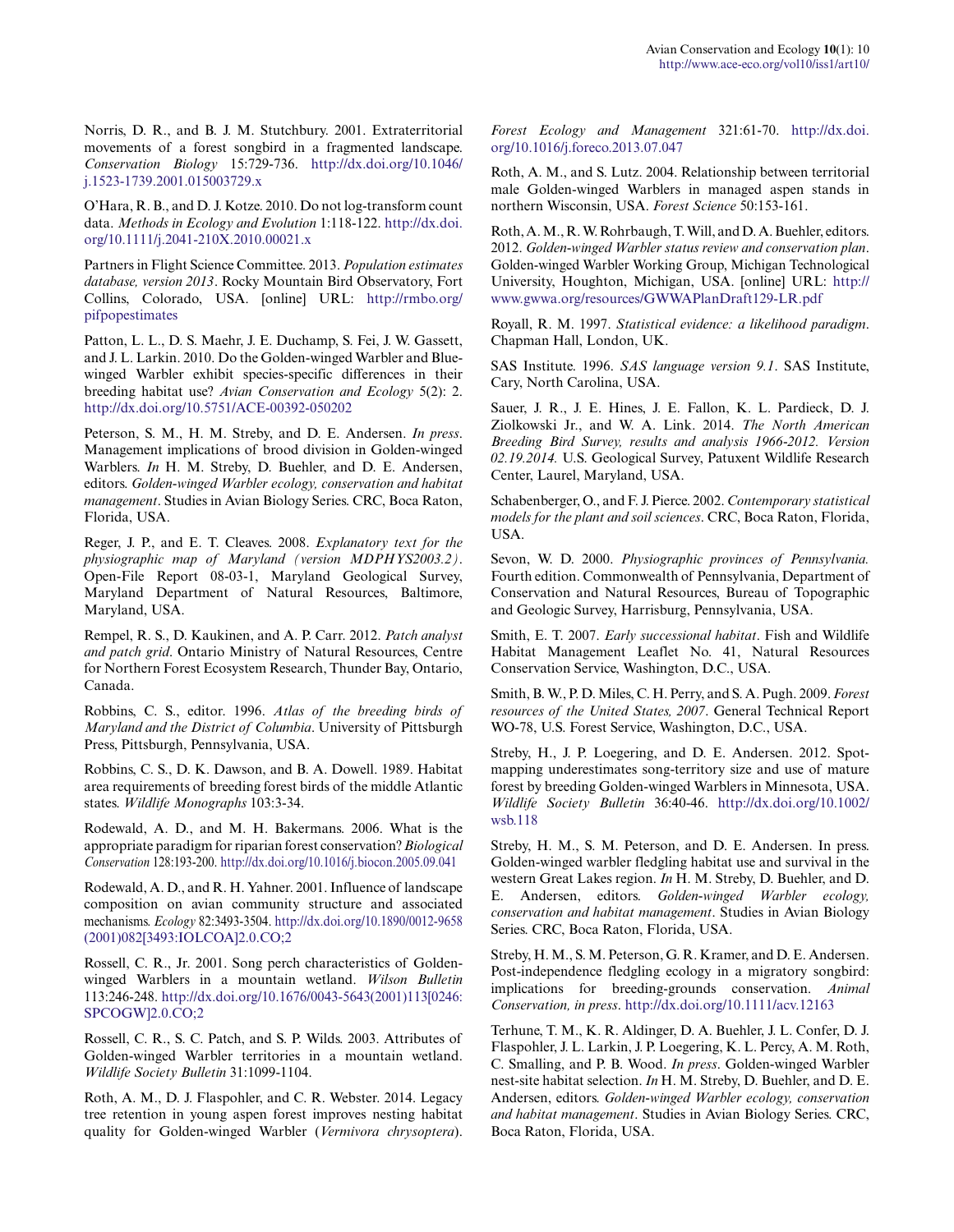Thogmartin, W. E. 2010. Modeling and mapping Golden-winged Warbler abundance to improve regional conservation strategies. *Avian Conservation and Ecology* 5(2): 12. [http://dx.doi.](http://dx.doi.org/10.5751%2Face-00426-050212) [org/10.5751/ace-00426-050212](http://dx.doi.org/10.5751%2Face-00426-050212)

Thompson, F. R., III, and R. M. DeGraaf. 2001. Conservation approaches for woody, early successional communities in the eastern United States. *Wildlife Society Bulletin* 29:483-494.

Toms, J. D., F. K. A. Schmiegelow, S. J. Hannon, and M. A. Villard. 2006. Are point counts of boreal songbirds reliable proxies for more intensive abundance estimators? *Auk* 123:438-454. [http://dx.doi.org/10.1642/0004-8038\(2006\)123\[438:](http://dx.doi.org/10.1642%2F0004-8038%282006%29123%5B438%3AAPCOBS%5D2.0.CO%3B2) [APCOBS\]2.0.CO;2](http://dx.doi.org/10.1642%2F0004-8038%282006%29123%5B438%3AAPCOBS%5D2.0.CO%3B2)

U.S. Forest Service. 2015. *EVALIDator version 1.6.0.02*. Forest Inventory & Analysis National Office, U.S. Forest Service, Washington, D.C., USA. [online] URL: [http://apps.fs.fed.us/](http://apps.fs.fed.us/Evalidator/evalidator.jsp) [Evalidator/evalidator.jsp](http://apps.fs.fed.us/Evalidator/evalidator.jsp) 

Vallender, R., S. L. Van Wilgenburg, L. P. Bulluck, A. Roth, R. Canterbury, J. Larkin, R. M. Fowlds, and I. J. Lovette. 2009. Extensive rangewide mitochondrial introgression indicates substantial cryptic hybridization in the Golden-winged Warbler (*Vermivora chrysoptera*). *Avian Conservation and Ecology* 4(2): 4. [online] URL: <http://www.ace-eco.org/vol4/iss2/art4/>

White, G. C., and R. E. Bennetts. 1996. Analysis of frequency count data using the negative binomial distribution. *Ecology* 77:2549-2557. [http://dx.doi.org/10.2307/2265753](http://dx.doi.org/10.2307%2F2265753) 

Wilson, A. M., D. W. Brauning and R. S. Mulvihill, editors. 2012. *Second atlas of breeding birds in Pennsylvania.* Pennsylvania State Press, University Park, Pennsylvania, USA.

Zarr, J. H. 1999. *Biostatistical analysis*. Prentice Hall, Upper Saddle River, New Jersey, USA.



Sponsored by the Society of Canadian Ornithologists and Bird Studies Canada Parrainée par la Société des ornithologistes du Canada et Études d'oiseaux Canada



BIRD STUDIES CANADA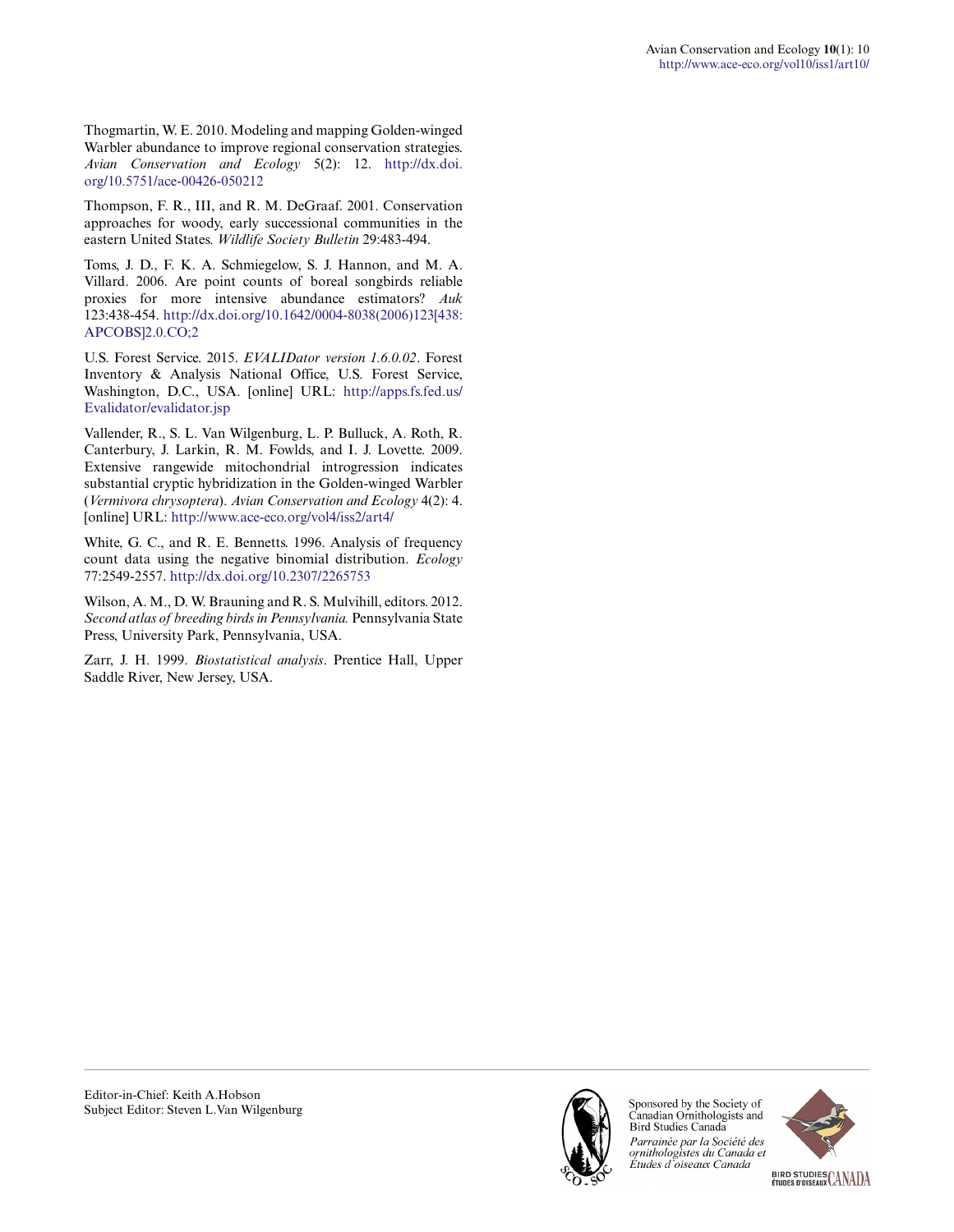Appendix 1. Candidate models used in stand and within-stand analyses.

Table A1.1. Descriptions of the full suite of candidate models and their parameters describing an apparent abundance index of Golden-winged Warblers in regenerating stands in Pennsylvania and western Maryland, 2010-2011. Constant abundance models (Abundance<sub>(.)</sub>) contain the intercept only and global models (Abundance<sub>(global)</sub>) contain all parameters. Vertical bar represents a model that includes main effects and interactions between variables.

| Stand models                                                     | Within-stand models                                         |
|------------------------------------------------------------------|-------------------------------------------------------------|
| Abundance(.)                                                     | $Abundance$ (.)                                             |
| Abundance <sub>(Young forest</sub> <sup>†</sup> )                | Abundance <sub>(Herbaceous cover</sub> ##)                  |
| Abundance (Forest <sup>‡</sup> )                                 | Abundance(Shrub cover <sup>§§</sup> )                       |
| Abundance( $Urban$ §)                                            | $\text{Abundance}_{(\text{Microedge}}  )$                   |
| $Abundance_{(Age)}$                                              | Abundance $(s_{\text{aplings}}$ <sup>[1]</sup>              |
| Abundance <sub>(Nearest harvest</sub> <sup>1</sup> )             | Abundance $(RBA^{\# \#})$                                   |
| Abundance $(MPAR^{\#})$                                          | $Abundance$ (Saplings + Saplings <sup>2</sup> )             |
| Abundance $(size^{\dagger\dagger})$                              | $Abundance$ <sub>(RBA + RBA<sup>2</sup>)</sub>              |
| $Abundance(Young forest + Young forest2)$                        | Abundance(Herbaceous cover + Microedge)                     |
| Abundance <sub>(Age + Age<sup>2</sup>)</sub>                     | Abundance <sub>(Herbaceous</sub> cover + Shrub cover)       |
| $Abundance_{(MPAR + MPAR^2)}$                                    | Abundance(Herbaceous cover + RBA)                           |
| $\rm Abundance$ (Young forest + Forest)                          | Abundance <sub>(Shrub cover+RBA)</sub>                      |
| $Abundance(Young forest + Size)$                                 | Abundance <sub>(Microedge + Saplings)</sub>                 |
| $Abundance$ (Forest + Urban)                                     | Abundance(Microedge + Shrub cover)                          |
| $Abundance$ (Forest + Nearest harvest)                           | Abundance(Shrub cover   Saplings)                           |
| $\begin{aligned} Abundance_{(Urban \; + \; Size)} \end{aligned}$ | Abundance(RBA   Saplings)                                   |
| $Abundance_{(Urban + Age)}$                                      | Abundance <sub>(Herbaceous</sub> cover + Shrub cover + RBA) |
| Abundance(Urban + Nearest harvest)                               | Abundance(Herbaceous cover + Saplings + Microedge)          |
| $Abundance_{(Age + MPAR)}$                                       | Abundance <sub>(Global model)</sub>                         |
| Abundance <sub>(Nearest harvest + MPAR)</sub>                    |                                                             |
| $Abundance_{(Age MPAR)}$                                         |                                                             |
| Abundance <sub>(Young forest   Size)</sub>                       |                                                             |
| Abundance(Size   MPAR)                                           |                                                             |
| Abundance(Nearest harvest   Size)                                |                                                             |
| Abundance <sub>(Forest   Urban)</sub>                            |                                                             |
| $\begin{array}{c} Abundance_{(Urban \;   \; Age)} \end{array}$   |                                                             |
| $Abundance(Young forest + Forest + Nearest \text{ harvest})$     |                                                             |
| Abundance <sub>(Global model)</sub>                              |                                                             |

† Young forest = % young forest land cover within 1 km ‡ Forest = % mature forest land cover within 1 km